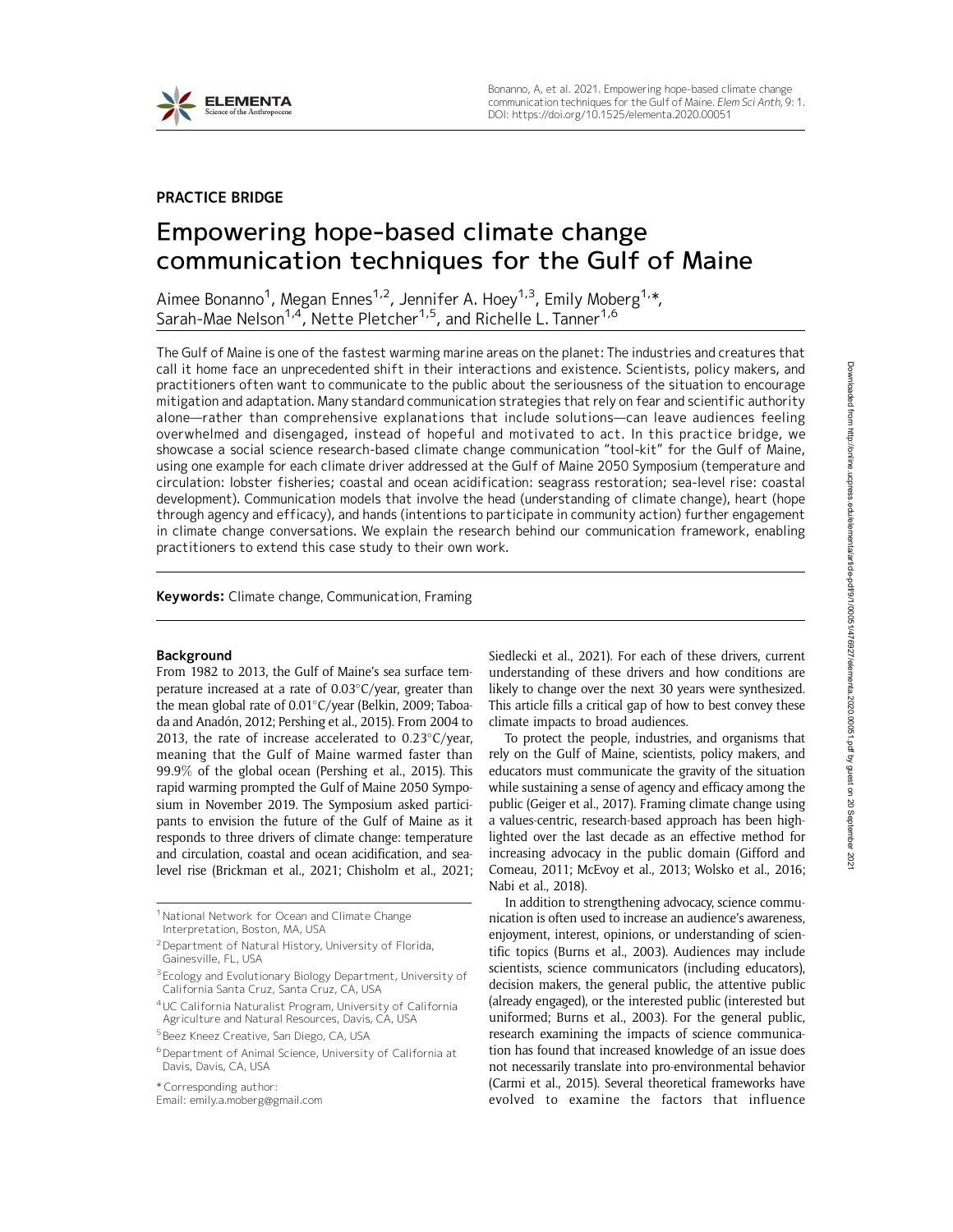pro-environmental behavior such as the theory of planned behavior, models of responsible human behavior, and value-belief-norm theory (Li et al., 2019). A recent study found that an individual's subjective knowledge, what they believe they understand about a topic, has a stronger influence than their objective knowledge on whether they choose to engage in pro-environmental behavior and that both of these are mediated by their environmental emotions (Carmi et al., 2015). To address these various factors, we have been conducting research to establish best practices for effective climate change communication for over a decade (e.g., Bales et al., 2015).

Best-practice communication techniques for climate communication have been developed and are continually refined over time. Communication cannot simply be the dissemination of scientific facts but is rather the negotiation of meaning between the speaker and listener; therefore, science must be communicated in a method that addresses the values, interests, and worldviews of the audience (Nisbet, 2009). An approach widely used in communication about partisan sociopolitical topics is called framing (Borah, 2011). Framing allows diverse peoples to converge on a shared understanding of an issue or topic through the activation of cultural values and literal "frames of mind" (Price et al., 1997; Miller, 2000). Framing allows us to reach across aisles or further solidify boundaries, depending on its targeted use. Studies have shown that if communicators can activate the appropriate positive frame, our audiences are more likely to connect with and be open to the implications of the information we are sharing ( Morton et al., 2011; Bilandzic et al., 2017). The suite of framing communication tools presented here have been designed and developed by the FrameWorks Institute and tested for their efficacy in informal educational settings across the United States.

In order to be effective, communication strategies must vary based on the intended audience (Burns et al., 2003). The intended audience for this work were educators in informal science settings (zoos, aquariums, science centers) engaged in climate change communication with the general public. The specific outcomes of the framing tools were as follows: building public understanding of climate science, inspiring action to mitigate emissions and adapt to changing conditions, and promoting public discourse (Swim et al., 2014; Geiger et al., 2017; Swim and Geiger, 2017). These communication tools together comprise Strategic Framing (Manuel and Davey, 2009). Strategic framing is a set of research-based strategies for organizing a topic in such a way that it helps audiences understand the mechanisms of climate change, shows the public how they can be "heroes" of the climate change story, and leaves the audience and the communicator with a sense of hope. We do not exhaustively cover all elements of strategic framing or climate-science communication, but rather focus on a key suite of tools and their usage: a reasonable tone, values ("why should I care"), explanatory metaphors (making abstract ideas concrete and sticky), explanatory chains (connecting the dots from topic of interest to issue to audience), and solutions. These tools are summarized in reports prepared by the FrameWorks Institute (Volmert et al., 2013; Simon et al., 2014; Bales et al., 2015; see Table 1) and are well-aligned with other, extensive work on best practices in science communication.

#### Common communication strategies

Often, climate communication employs "crisis messaging"—using shock and fear in an effort to galvanize a sense of responsibility to act to avert disaster (Shome et al., 2009). Another frequently employed strategy uses scientific authority as the sole explanation for why action should be taken (e.g., citing scientific consensus sensu Oreskes, 2004). Yet, research has shown that fear and scientific authority alone can leave audiences feeling overwhelmed and disengaged, instead of hopeful and action-oriented (O'Neill and Nicholson-Cole, 2009; Swim et al., 2014; Geiger et al., 2017). Operating on an information deficit model, or the idea that a lack of information is responsible for inaction among the audience, is a common practice that directly contradicts our findings on using scientific authority to communicate about climate (for other criticisms of the information deficit model, see Owens and Driffill, 2008; Suldovsky, 2017). Additional work shows that references to scientific authority do not motivate people to engage the way values such as Protection and Responsible Management do (Maddux and Rogers, 1983; Weber and Stern, 2011; Leombruni, 2015; Ranney and Clark, 2016; Geiger et al., 2017).

Many communications may also cue up unproductive models of thinking. Everyday people use mental models as shortcuts interpreting the world around them (Denzau and North, 1994). People living near one another who share common cultural backgrounds tend to have very similar mental models that social scientists often refer to as cultural models (Kronenfeld, 2018). Cuing certain cultural models can be more productive than others in motivating individuals to change their behavior. A few key cultural models to consider when communicating about climate change and the ocean are shared in Table 2. One unproductive model of thinking common to climate communication is the use of economic motivation for both individual and collective actions (e.g., overfishing, drought-induced agricultural losses, tax benefits for solar panels). In these scenarios, linking economics and climate action serves to promote individualism and greed, instead of the intrinsic value of protecting our human and ecological communities (Volmert et al., 2013; Simon et al., 2014; Bales et al., 2015).

Finally, communications often only focus on the impact part of the story; they neglect the initial cause, leave gaps that result in confusion, and end before solutions are presented. Many Americans do not understand the mechanism of climate change or what actions influence it (Ballew et al., 2019). When the explanation they receive contains gaps in understanding, the cognitive holes can be filled with inaccuracies that lead to false conclusions.

#### An effective communication strategy

We focus here on strategic framing, an approach that draws from framing theory built across disciplines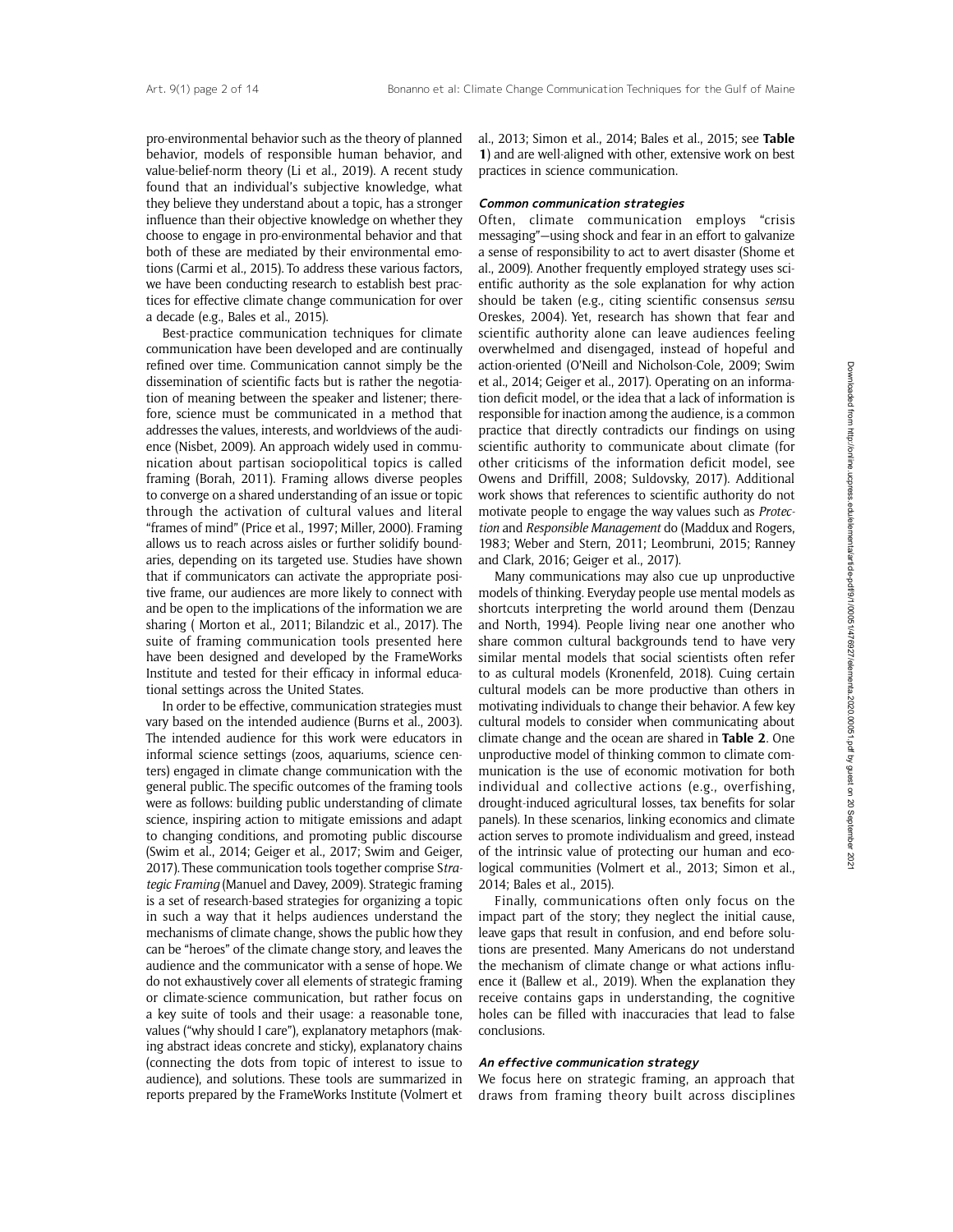Table 1. Frame elements of the climate change story. DOI: https://doi.org/10.1525/elementa.2020.00051.t1

| Why does this matter to society? |                                          |                                                                                                                                                                                                                                                                                             |  |  |  |  |  |
|----------------------------------|------------------------------------------|---------------------------------------------------------------------------------------------------------------------------------------------------------------------------------------------------------------------------------------------------------------------------------------------|--|--|--|--|--|
| <b>Values</b>                    |                                          | The story you're telling:                                                                                                                                                                                                                                                                   |  |  |  |  |  |
| Protection                       |                                          | We need to protect the people and the places that we care about from being<br>harmed by issues facing our environment.                                                                                                                                                                      |  |  |  |  |  |
| Responsible management           |                                          | We need to take practical, common sense steps today to address problems facing<br>our environment. Being responsible with our environment is in the best interest<br>of future generations.                                                                                                 |  |  |  |  |  |
| How does it work?                |                                          |                                                                                                                                                                                                                                                                                             |  |  |  |  |  |
| <b>Explanatory</b><br>metaphors  | <b>Explains:</b>                         | The story you're telling:                                                                                                                                                                                                                                                                   |  |  |  |  |  |
| Heat-trapping<br>blanket         | The basic mechanism of<br>climate change | When we burn fossil fuels like coal, oil, and natural gas for energy and transport,<br>we add carbon dioxide into the atmosphere. Carbon dioxide acts like a heat-<br>trapping blanket that traps heat that would normally be reemitted back to<br>space. This excess heat warms the earth. |  |  |  |  |  |
| Regular and<br>rampant $CO2$     | Anthropogenic carbon<br>dioxide          | "Regular" carbon dioxide levels are cycled by living organisms like plants and<br>animals, but "Rampant" carbon dioxide levels come from burning fossil fuels for<br>energy. We need to reduce rampant $CO2$ . It's getting out of control.                                                 |  |  |  |  |  |
| Climate's heart                  | The role of the ocean in the             | A heart is critical for circulating blood and regulating the body's temperature. In                                                                                                                                                                                                         |  |  |  |  |  |

Frame elements used to tell the core story of climate and ocean change. Modified from Volmert et al. (2013).

including linguistics, sociology, and psychology (Lakoff, 2006, 2014; Lakoff and Johnson, 2008). Framing in the social sciences is a conceptual collection of the perspectives that govern the way individuals, groups, and societies experience reality (Chong and Druckman, 2007; Borah, 2011). Many framing strategies, including the one we employ here with strategic framing, start with a commonly held value, use metaphors and clear explanations to link the problem to the topic of interest, and end with a solution or call to action. When incorporating these key elements, mental models that are counterproductive to the desired framing (i.e., positive) of the problem should be avoided. We illustrate the conceptual arc of this communication strategy in Figure 1.

climate system

Some of the effects of ocean acidification

Community-based solutions The story you're telling:

Osteoporosis of the sea

How do we improve the situation?

A specific example that focuses on moving away from fossil fuels toward renewable energy, reducing our demand for and use of fossil fuels, or empowering others to raise the topic of climate change in more settings.

Instead of invoking fear or relying on scientific authority, the use of shared cultural values serves to disarm defensive responses from most individuals (Maddux and Rogers, 1983; Weber and Stern, 2011; Leombruni, 2015; Ranney and Clark, 2016; Geiger et al., 2017). These shared values are widely held beliefs among the population of

interest. For the U.S. public, the values of protection and responsible management (see Table 1 for more information on these values) resonate broadly across demographics (Maddux and Rogers, 1983; Geiger et al., 2017). Beginning communications with these commonly held values serves to build a connection between the speaker and the audience, creating a willingness to listen to further information. A value embedded into an opening remark can be as simple as, "Resilient communities work together to protect the people and places that matter to them." After establishing a commonly held value, we must clearly link human actions with climate change and its impacts. Explicitly defining climate change as humaninduced helps audiences understand the urgency of the issue and the responsibility they carry. This can be achieved using metaphors (see Kuhn, 1979; Raad, 1989; Gentner and Jeziorski, 1993; Simon et al., 2014; Giles, 2017; Taylor and Dewsbury, 2018) and clear, sequentially linked explanations of intervening processes. Incorporating metaphors and clear explanations avoids the use of

the same way, the ocean acts as the "climate's heart," controlling the circulation

Ocean acidification changes ocean chemistry, causing "osteoporosis of the sea." These changes in ocean chemistry make it harder for shell-building organisms

Concern for our climate is normal, and actions to combat climate change are happening all around us. We need to work together to address climate change by promoting collective solutions and modifying the decision-making context,

of heat and moisture throughout the climate system.

so that the sustainable choice is the easy choice.

to make and maintain their shells.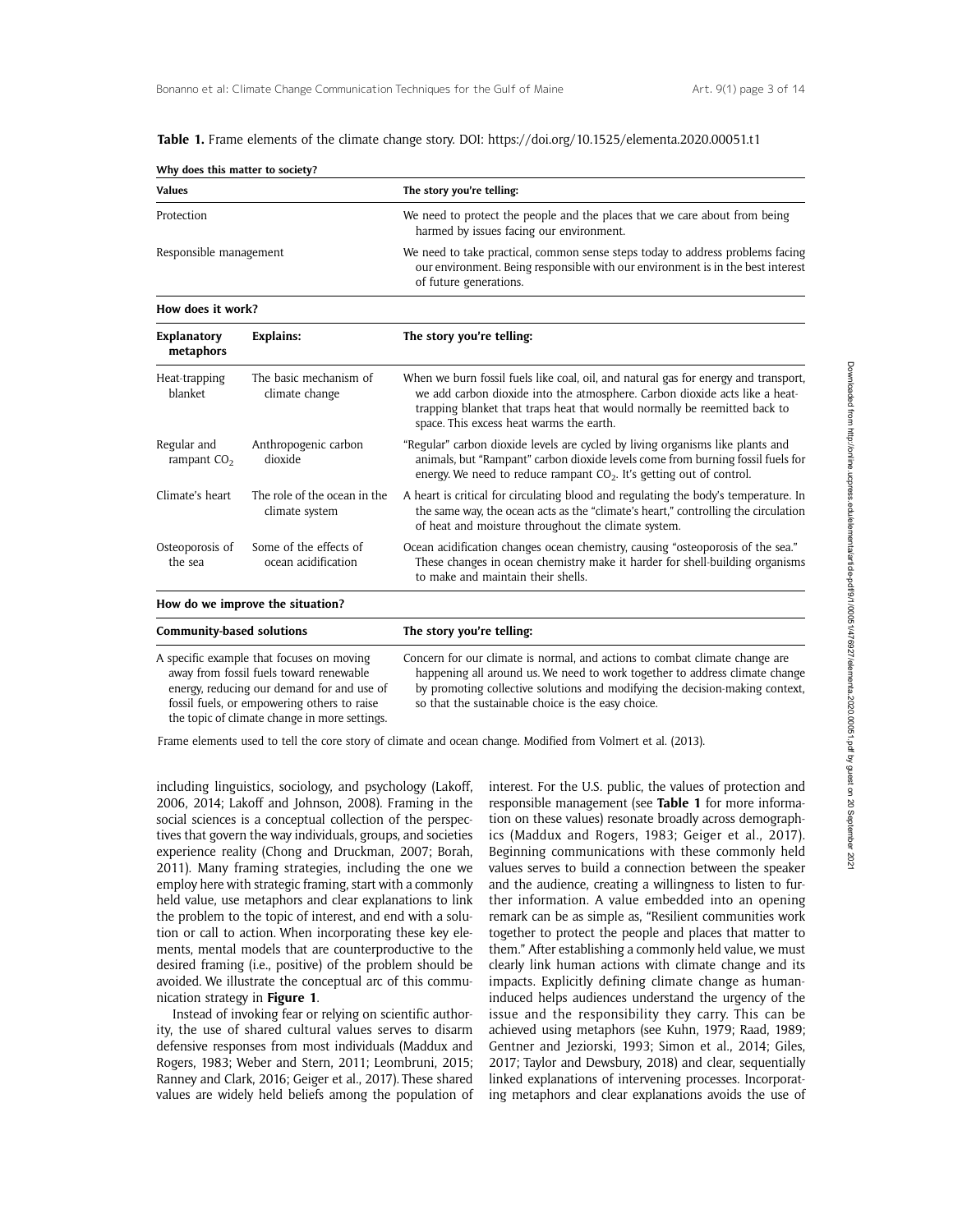|  |                        |  |  |  | Table 2. Productive and unproductive examples of cultural models. DOI: https://doi.org/10.1525/ |  |
|--|------------------------|--|--|--|-------------------------------------------------------------------------------------------------|--|
|  | elementa.2020.00051.t2 |  |  |  |                                                                                                 |  |

| <b>Cultural Models by Topic</b>                | <b>Explanation</b>                                                                                                                                                                                                                                                                                                                                                                                                                                                                                                                                                  |  |  |  |  |  |
|------------------------------------------------|---------------------------------------------------------------------------------------------------------------------------------------------------------------------------------------------------------------------------------------------------------------------------------------------------------------------------------------------------------------------------------------------------------------------------------------------------------------------------------------------------------------------------------------------------------------------|--|--|--|--|--|
| Climate change                                 |                                                                                                                                                                                                                                                                                                                                                                                                                                                                                                                                                                     |  |  |  |  |  |
| Something needs to be<br>done $(+)$            | This model takes advantage of a shared belief that problems that receive a lot of public attention<br>deserve to be addressed. Most Americans believe that climate change is real, is happening now, and<br>is caused by human activity. People are concerned about its impacts, and because of the shared belief<br>that acknowledged problems need solutions, they feel a sense of urgency about addressing the issue.                                                                                                                                            |  |  |  |  |  |
| Oceans                                         |                                                                                                                                                                                                                                                                                                                                                                                                                                                                                                                                                                     |  |  |  |  |  |
| Oceans support<br>humans $(+)$                 | People innately understand that the ocean supports human life through food, transportation, and<br>work. In addition, this model includes the idea that the ocean is a unique and valuable natural<br>resource. This line of thinking helps people to understand that the ocean is intricately connected to<br>human life, and people can easily understand why the ocean needs to be protected.                                                                                                                                                                    |  |  |  |  |  |
| Nature                                         |                                                                                                                                                                                                                                                                                                                                                                                                                                                                                                                                                                     |  |  |  |  |  |
| Nature works in cycles $(-)$                   | This model portrays nature as a set of dependable cycles. If the cycles are disrupted, nature will<br>reestablish the cycles on its own. Because the cycles are viewed as outside human control, this<br>cultural model redirects attention away from more productive ideas that climate change is caused by<br>humans, earth systems cannot continue to absorb the effects of human activities, and that people<br>and nature are highly interconnected.                                                                                                           |  |  |  |  |  |
| Consumerism                                    |                                                                                                                                                                                                                                                                                                                                                                                                                                                                                                                                                                     |  |  |  |  |  |
| Eat it while you can! $(-)$                    | This model instigates the line of thinking that "supplies are limited." The logical response to scarcity is<br>to consume more quickly and to accept the inevitability of species loss and the occasional<br>unavailability of certain products.                                                                                                                                                                                                                                                                                                                    |  |  |  |  |  |
| Ecosystems are valuable<br>resources $(+)$     | This model recognizes the practical and economic utility of ecosystems. When applied to ocean systems, this<br>line of thinking recognizes that seafood is a major source of protein for people around the world and that<br>the oceans are critical for moving resources around the planet. Using this model, people realize that<br>a functioning and healthy ocean ecosystem is key for maintaining access to important resources. This type<br>of thinking results in agreement that important ecosystems need to be protected and conserved.                   |  |  |  |  |  |
| Pollution                                      |                                                                                                                                                                                                                                                                                                                                                                                                                                                                                                                                                                     |  |  |  |  |  |
| Ocean problems $=$<br>material pollution $(-)$ | This mode of thinking results in the false conclusion that material pollution, like plastic bags or runoff<br>from dirty industrial practices, is the cause of all the ocean's problems. Once this line of thinking is<br>initiated, it is difficult to communicate about the ways in which "invisible" heat-trapping gases are<br>affecting ocean temperature or how chemical processes are leading to ocean acidification.                                                                                                                                        |  |  |  |  |  |
| Public affairs                                 |                                                                                                                                                                                                                                                                                                                                                                                                                                                                                                                                                                     |  |  |  |  |  |
| Individualism $(-)$                            | Individualism is a pervasive cultural model in America. This model highlights the individual as the<br>agent of change and leads to individual-level solutions, making it a major obstacle to communicating<br>about solutions that need to match the scale of ocean and climate change. With this model, people<br>are skeptical of how public policies can lead to effective solutions. People also assume that any<br>government action would limit individual actions and freedoms.                                                                             |  |  |  |  |  |
| Civic responsibility $(+)$                     | This model taps into the idea that every community member has a duty to contribute to their<br>community and to engage in social action. For Americans, communication is a key component of<br>civic responsibility. People recognize that they are responsible for "being informed" and for sharing<br>their perspectives with their communities and their public representatives. This model encourages<br>the idea that responsible community members need to think about the public interest, taking<br>measures to align civic institutions with their values. |  |  |  |  |  |
| Americans are problem<br>solvers $(+)$         | This model involves the idea that Americans can tackle and overcome any challenges that arise through<br>determination, courage, intelligence, practicality, cooperative spirit, and inventiveness. When<br>thinking through this model, people can easily imagine that big problems are solved by working<br>together and that American ingenuity and technology will result in a solution. This model offers<br>highly productive entry points for considering ways to address environmental challenges.                                                          |  |  |  |  |  |

Cultural models (i.e., patterns of thinking) that lead to unproductive (italic text, –) climate and ocean change outcomes and some existing productive cultural models (bold text,  $+$ ; Volmert et al., 2013; Simon et al., 2014; Bales et al., 2015).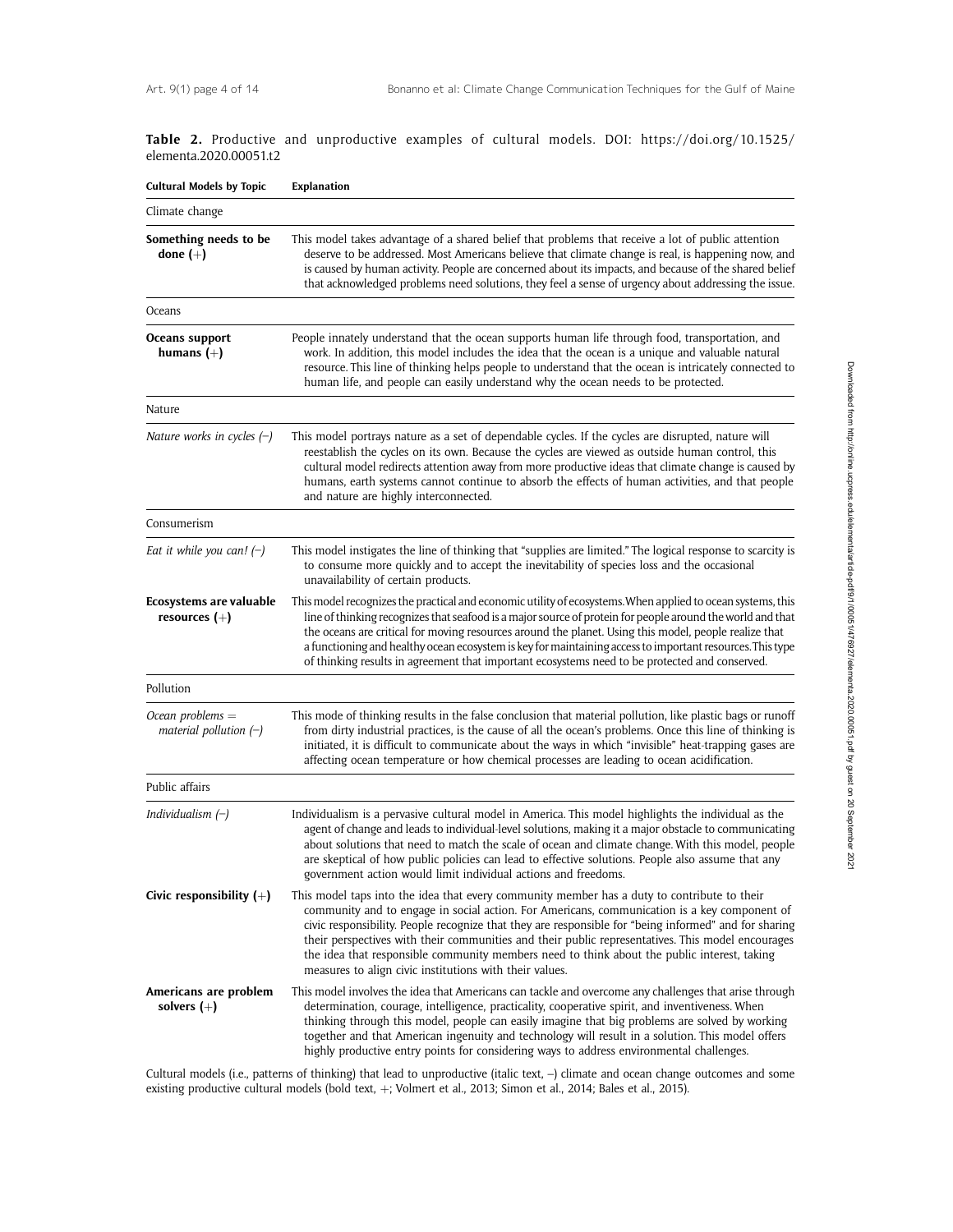

Figure 1. A climate communication strategy. Using framing elements (see Table 1) to navigate a positive climate communication around a swamp of unproductive cultural models. DOI: https://doi.org/ 10.1525/elementa.2020.00051.f1

jargon, which even when explained decreases interest and engagement in science and scientific topics (Maddux and Rogers, 1983; Bullock et al., 2019).

Four metaphors, developed by FrameWorks, were included as part of the National Network of Ocean and Climate Change Interpretation's national training and implementation (Figure 1, Table 1). These metaphors have been tested for efficacy among the U.S. population (Simon et al., 2014; Bales et al., 2015; Geiger et al., 2017; Swim et al., 2017). Metaphors can be used in concert with clear explanations of processes, also called "explanatory chains" (sensu Geiger et al., 2017). Explanatory chains help improve the listener's subjective knowledge about climate change (Carmi et al., 2015) by "describing the causal connections between the source of our changing climate and the effects of that phenomenon" (Geiger et al., 2017). They eliminate any guess work on the part of the audience as they process sequential consequences. This guess work may lead to audiences substituting inaccurate assumptions that materially alter their understanding of the problem and solutions. Statements like "rising temperatures negatively affect turtle populations" can be improved with an explanatory chain; for example, "Turtles' sex is determined by the temperature, so rising temperatures cause imbalances between the sexes. This imbalance leads to lower mating success, which in turn reduces their population." The steps between the cause and effect are now clearly spelled out. Explanatory chains may be long, as they sequentially link multiple concepts.

Finally, once carbon dioxide has been clearly established as the problem, communicators must provide solution pathways that invite the audience to engage in community-level solutions—actions that engage communities and present solutions at the scale of the problem (Geiger et al., 2017). It is important, however, to acknowledge the spectrum that exists for both climate and other environmental action behaviors (Lubell, 2002). That is, people do not generally start out taking large-scale,

collective, community-level behaviors; instead, they will take smaller, individual actions that seem achievable (Shaw et al., 2019). Because hope is a particularly critical emotion for advocacy behavior as a communication outcome (Nabi et al., 2018), ending with attainable solutions is crucial. Using goal-setting theory, Manning et al. (2009) demonstrated that audiences feel they can see themselves as part of a climate change solution when it is communicated as a specific, somewhat challenging, but realistically attainable goal (Swim et al., 2018).

We acknowledge that communicating climate solutions appropriate to the audience and at the appropriate scale of the issue can be complex. Throughout this practice bridge, we use broad solution examples because they are most relevant to the targeted audiences' sphere of influence. For example:

Communities working toward climate resilience are exploring community energy storage—large battery systems that allow them to store energy to be used in times of need. Solar energy can be generated during the day and stored for use at night and renewable energy can be stored long-term for use during emergencies.

Additionally, it is important during the entire framing to avoid language that cues up unproductive mental models. An unproductive mental model is one that typically leads listeners to thoughts like "my actions don't matter," "this seems suspect," or confusion. In contrast, productive mental models are those that have been shown to consistently leave listeners understanding the gravity of the situation and feeling empowered to change it (see Sterman, 2008; Eakin et al., 2019, for examples). Here, we refer to unproductive mental models as a "swamp"—a place where ways of thinking can sink experts' and advocates' messages. Climate change communicators will be better able to navigate through this swamp if they understand what's in it. A selection of cultural models, or mental models for the American public, is described in Table 2 (modified from Volmert et al., 2013).

Beginning conversations with values, using explanatory metaphors to make the science accessible, connecting the dots with explanatory chains, and showing how acting in community allows people to be the "heroes" of the climate story are the steps of framing climate change effectively (Table 1).

### Communicating about changes in the Gulf of Maine with strategic framing

Here, we provide evidence-based suggestions for scientists, policy makers, and stakeholders when communicating about changes that the Gulf of Maine faces related to warming ocean temperatures, ocean acidification, and sealevel rise. For each driver of change, we describe what is known about its impact in the Gulf of Maine, apply the communication strategies and tools we previously discussed to the topic at hand and then provide a wellframed example of what communication practitioners might say when engaging with the public. Each example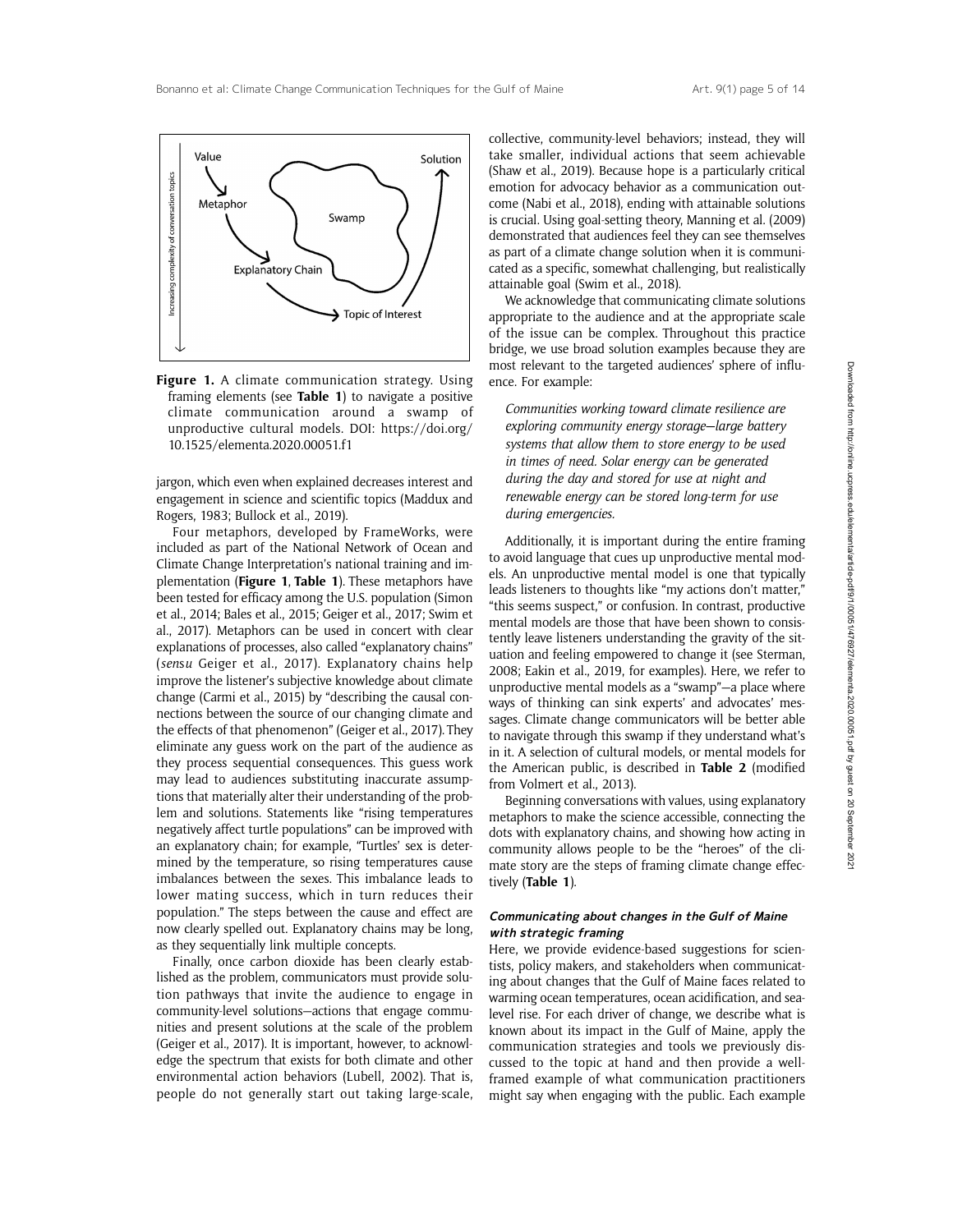uses tested values, metaphors, explanatory chains, and hopeful solutions while avoiding unproductive cultural models that lead to less agency and action on climate change. These examples were collaboratively written by trained experts in strategic framing and use the abovedetailed peer-reviewed framework recommended by the National Network for Ocean and Climate Change Interpretation (Swim et al., 2014; Geiger et al., 2017; Swim and Geiger, 2017). While this framework was tested for adult visitor audiences at informal education centers, ongoing studies suggest they have similar efficacy for other public audience demographics in North America (Bunten and Arvizu, 2013). Currently, these examples are used by zoo, aquarium, and park interpreters in live settings and in exhibit design. They have also been incorporated into public presentations by NNOCCI-trained academic and agency scientists.

Creating framed messages with positive, action-oriented language requires an understanding of communications science and demographic-specific risk perception in addition to a basic understanding of the underlying scientific topic.We provide a peer-reviewed framework that addresses these underlying multidisciplinary needs, so that a broad audience of scientists, policy makers, and stakeholders can incorporate communication tools into their own specialized work. Orienting live presentations, written reports, and press releases within this communication framework will unify the user's messaging around the theme of valuesbased action on climate change.

#### Climate challenge 1: Temperature and circulation Scientific background for this example

American lobster (Homarus americanus) is an iconic and economically important species to the people living on the Gulf of Maine. Between 2015 and 2018, 29% of the fish catch in the states bordering the Gulf were lobster (by weight), and they represented 48% of the value (NOAA Fisheries Office of Science and Technology, 2020). The health of this fishery is subject to intense scientific, political, and local interest and often debate.With increasing carbon emissions, this region is projected to warm 2–3 times faster than the average global ocean due to shifts in climatic and oceanographic patterns, particularly a northerly shift of the warm Gulf Stream and a weakening of the cool Labrador Current (Saba et al., 2016; Brickman et al., 2021).

Fish and marine invertebrates, as ectotherms or "coldblooded" animals, are dependent on favorable water temperatures to regulate their metabolism, reproductive health, and ability to fight disease (Gillooly et al., 2002). In lobsters, warmer temperatures are expected to accelerate growth and maturation and reduce fecundity of small females (Koopman et al., 2015); the settlement behavior of larvae is also temperature dependent, with recent warming in the Gulf potentially increasing settling habitat (Goode et al., 2019). Modeling work suggests lobsters in the Gulf of Maine are highly affected by temperature and salinity ( McLeese, 1956; Chang et al., 2010), and evidence suggests rising water temperatures may contribute to epizootic shell disease (Glenn and Pugh, 2006). As a result of these changing conditions and fishing pressure, the abundance and distribution of lobsters have dramatically

changed over the last 50 years. In particular, the Gulf of Maine population has increased, likely as a result of conservation actions by fishermen preserving the largest females and bottom water temperatures that are warmer but not too warm—for the species, while the lobsters to the south have dramatically declined (Le Bris et al., 2018). This recent boom of lobster population may not last in the face of continued warming; however, Le Bris et al. suggest that by 2050, under the warmest, business-as-usual scenario they investigated, lobster could decline by over 60%, while the coolest scenario resulted in a 40% decline (relative to 2014).

#### Specific communication tools used in example framed communication

In framing climate impacts for lobster, we will want to focus on linking human actions to the warming conditions that cause lobster population declines. The Heat-Trapping Blanket metaphor (Table 1) is a useful tool for this. We can then use explanatory chains to clearly link how these warmer temperatures affect the physiology and populations in the Gulf.

There are several elements of the framing swamp we will need to avoid. Consumerism/"eat it while you can": cueing up information about a species' future disappearance in the context of its use as food can breed a sense of fatalism and desire to take advantage of a resource before it disappears. Instead, we want audiences to focus on solutions and actions they can take to ameliorate the situation. Nature works in cycles: Because the lobster population is currently thriving in the Gulf of Maine, communicating that future increases in temperature will cause harm may cause audiences to think that this is a cyclic pattern rather than human-induced change. Focusing on the mechanisms for how temperature affects lobster—both positively and negatively—will help avoid this. Ocean problems are material pollution: Fishers in this area do see climate change as a threat but rate it below other pollution (McClenachan et al., 2020); this is a common belief. It is important to avoid steering listeners toward thinking about material pollution as the cause of ocean problems.

Because we are talking about an animal, we also want to avoid falling into the "cute critter trap," in which we focus on the creature's charm. While this can endear the listener temporarily, this communication technique tends to focus on the animal's value for our entertainment, rather than how climate change will impact their physiology and instincts, and ultimately their persistence as an ecosystem player. Finally, we will want to focus on solutions. Current modeling work suggests that good fisheries management can build climate resilience (Le Bris et al., 2018, for lobster; Gaines et al., 2018), and communicating this fits well with the values of Responsible Management and Protection.

#### Framed communication example

Start with a tested value: We rely on ocean creatures like lobsters for food and for tourism. At the same time, these creatures rely on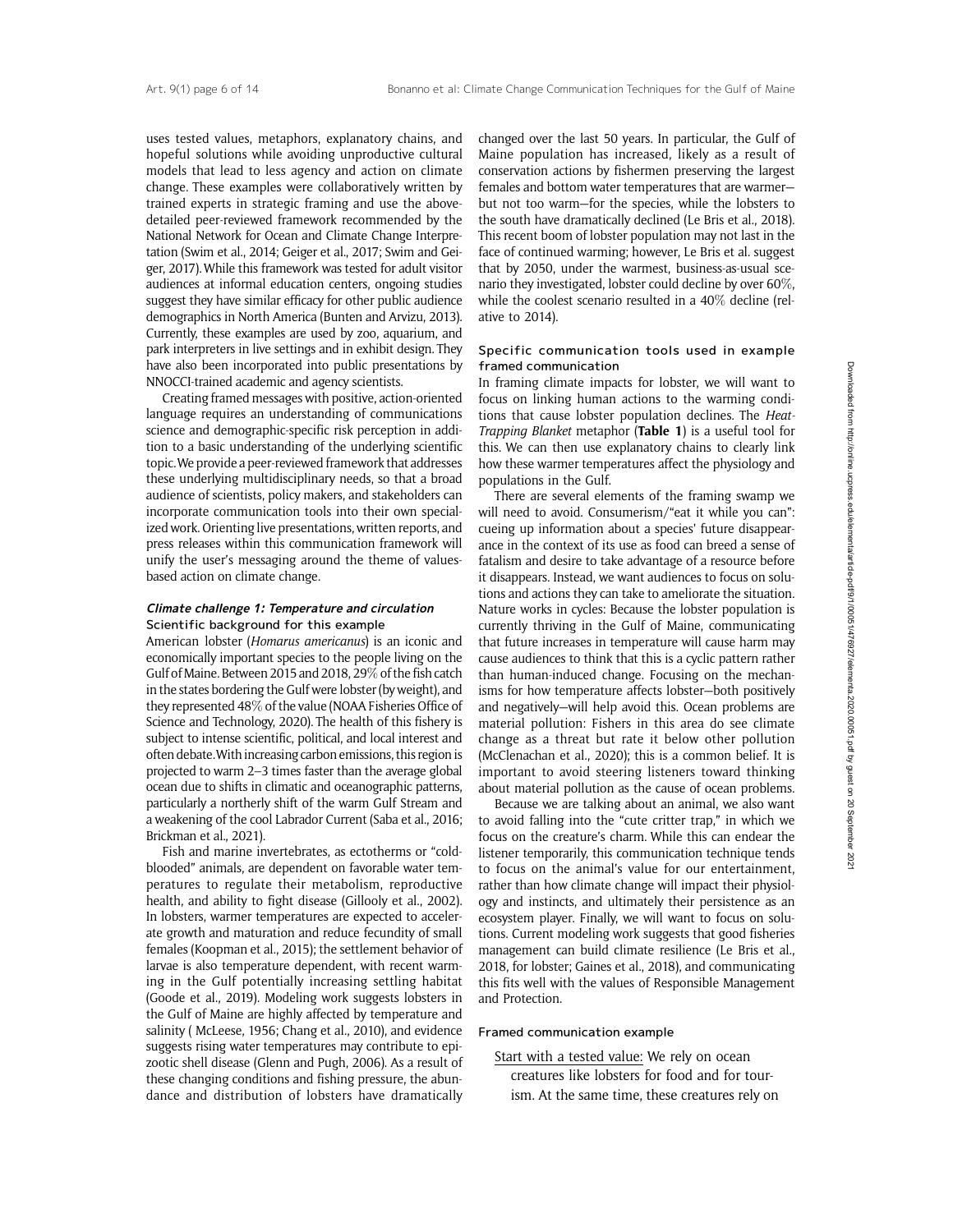us for a livable ocean habitat. We can protect these creatures and their habitats.

- Use a tested metaphor: When we burn fossil fuels like coal, oil, and natural gas for electricity and transport, we release carbon dioxide into the atmosphere. This carbon dioxide acts like a heat-trapping blanket, keeping heat close to the Earth that would normally be emitted into space. The more carbon dioxide we emit, the thicker the blanket gets and the warmer our atmosphere becomes.
- Provide explanatory chains: Much of this extra heat in the atmosphere also ends up in the ocean, slowly raising its temperature. For many ocean creatures, such as lobsters, metabolic rates, oxygen levels, and disease resistance are influenced by water temperature. Temperatures that are too cold can cause problems by slowing down their metabolism, but temperatures that are too hot are particularly dangerous because warmer water tends to hold less oxygen, and that warmth also causes their growth and metabolism to speed up. For the moment, in the Gulf of Maine, the warming temperatures are beneficial for lobsters, providing lots of suitable habitat for young to settle and allowing them to grow quickly. However, as temperatures continue to increase, the waters will become too warm for lobsters, and populations are likely to decline as higher rates of disease and early death set in. We can already see this pattern occurring in more southern populations of lobster where the temperatures right now are warmer.
- End with a solution: Together, we can take steps to help species like lobster. Americans are innovative, and fishermen in Maine have already been testing effective ways to protect the lobster populations by protecting the large females that produce the most offspring. By continuing to take steps to keep the population healthy, the community helps support resilience against other stressors like climate. At the same time, we need to address the root of the problem—carbon dioxide emissions. We can take actions like pushing community leaders and industries to use wind and solar power for energy, so we emit less heat-trapping gases—like carbon dioxide—when we use energy for electricity and transportation.

#### Climate challenge 2: Coastal and ocean acidification Scientific background for this example

Ocean acidification, while often addressed as "the other CO2 problem," is an important abiotic stressor globally. In the Gulf of Maine, coastal waters are highly variable in carbonate chemistry on multiple timescales due to strong benthic-pelagic coupling (Waldbusser and Salisbury, 2014; Colarusso et al., 2016). While they are some of our most vulnerable habitats, nearshore ecosystems also have great potential to mitigate the effects of climate change (Hendriks et al., 2014; Siedlecki et al., 2021). One such habitat is seagrasses, which are important for carbon sequestration and local pH buffering (Roman et al., 2000). For Maine communities, this is a particularly pressing issue, as nearly 25,000 ha of seagrasses reside in coastal areas, and they have faced significant decline since European settlement (on average 20% decline, locally varying). Because seagrasses produce oxygen by photosynthesis, they modulate local pH for residing fishes and invertebrates on a daily basis by up to 1 unit of pH. Under conditions of ocean acidification, many consider this "buffering" effect to be producing local nearshore refugia from declining pH conditions for vulnerable populations and life stages of invertebrates and fishes (Saderne et al., 2015). Seagrasses not only host great biodiversity but also provide significant ecosystem services to nearshore human communities through erosion control and wave attenuation (Burkholder et al., 2007; Heck et al., 2008; Shelton et al., 2017). Communication about pH within seagrass beds is particularly nuanced, as pH fluctuates heavily on a daily basis outside of the effects of climate change (Pacella et al., 2018).

#### Specific communication tools used in example framed communication

As in the previous example, we use a value: Seagrasses are important ecosystems that humans and other species rely upon, and this is a critical connection. Next, it is also important to acknowledge the many facets of how ocean acidification impacts biological processes and doing so in a nuanced way for seagrasses in the Gulf of Maine requires strategy. Here, we recommend using a two-pronged approach to address each impact separately (see Table 1). First, describe the chemical consequences of decreased pH on physical shell formation and then discuss the biochemical impacts of decreased pH on physiological processes (e.g., growth, reproduction, species interactions). Since there are predictable fluctuations in abiotic conditions regularly within the habitat, it is also important to redirect away from the unproductive mental model that nature works in cycles.

The "osteoporosis of the sea" metaphor is useful when describing how larvae with shells are unable to mature properly, which addresses declining fishery species like oysters, clams, and mussels. However, there are physiological (of the body) impacts of ocean acidification as well.The "regular and rampant  $CO<sub>2</sub>$ " metaphor uses alliteration to make the concept sticky and allows us to distinguish between background and human-induced levels of  $CO<sub>2</sub>$ . Although seagrass beds have fluctuations in pH regularly, residing organisms are not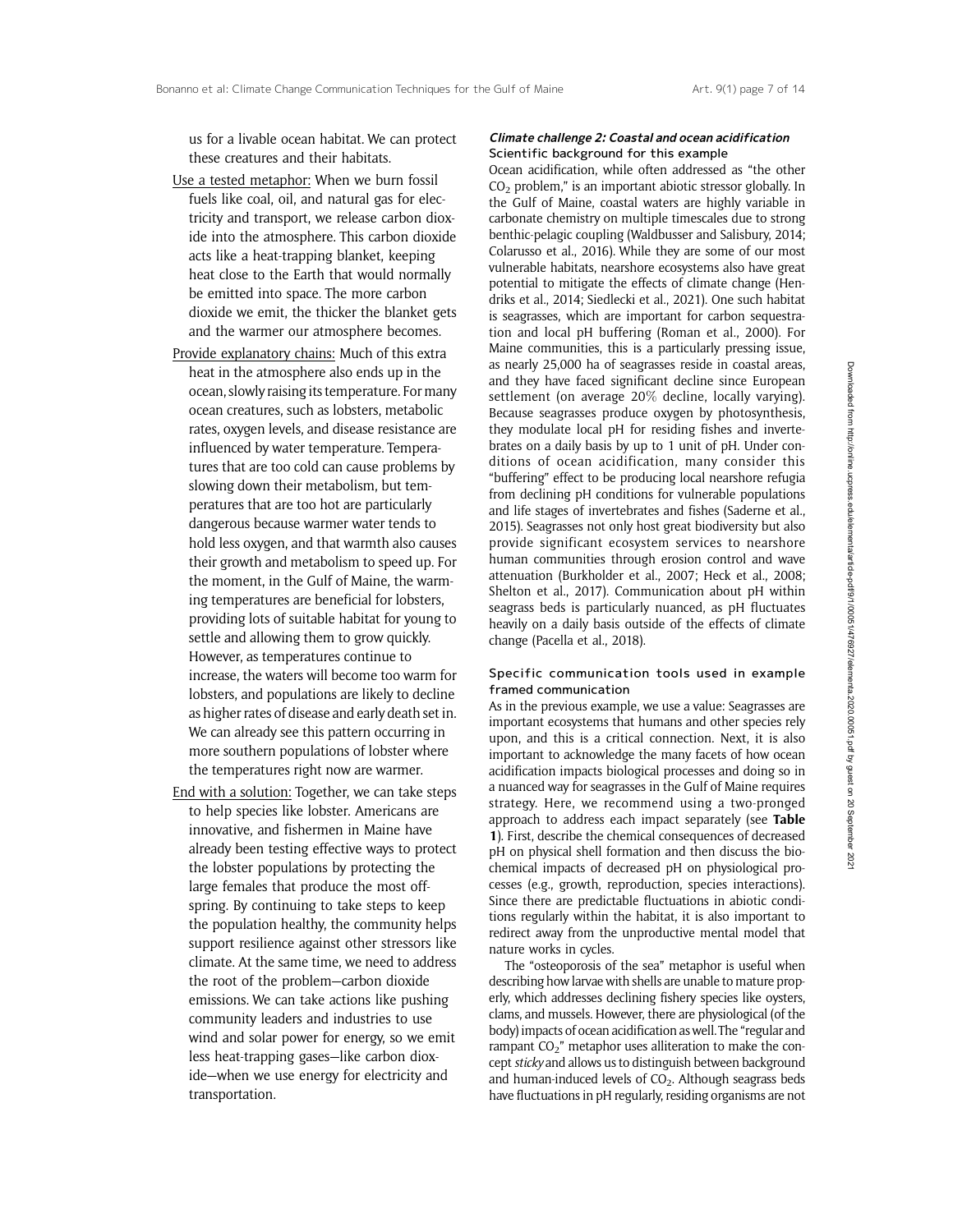acclimatized to pH caused by "rampant"  $CO<sub>2</sub>$  outside of the "regular" range of pH.This means that biochemical reactions that rely on pH (i.e., olfactory senses, cell kinetics, and neural firing) are experiencing new conditions under humaninduced climate change.

#### Framed communication example

- Start with a tested value: Seagrasses play an important role in keeping ecosystems healthy by providing habitat for the organisms that live within seagrass beds. In turn, this helps to maintain productive fish populations that human communities rely on for food and livelihoods. As a result, managing seagrasses in the Gulf of Maine is the responsible choice to ensure our health and the health of our environment.
- Use a tested metaphor: While regular levels of carbon dioxide are used and created by normal life processes like photosynthesis and respiration, rampant levels of carbon dioxide come from burning fossil fuels for energy. Rampant carbon dioxide levels lead to warmer waters and changing ocean chemistry. One type of ocean chemistry change is ocean acidification, or "osteoporosis of the sea."
- Provide explanatory chains: When carbon dioxide enters the ocean, it changes the chemical makeup of the water so that the pH—a measure of how acidic or basic it is—is lowered, pushing it toward the more acidic end of the pH scale. Organisms that live in the water can also influence the pH of their surroundings through their normal life processes such as photosynthesis. When plants like seagrasses take up  $CO<sub>2</sub>$  by photosynthesis during the day, they temporarily reduce the acidity of the water (i.e., increase the pH). At night, when seagrasses stop taking up  $CO<sub>2</sub>$  and instead take up oxygen to break down their food (i.e., respiration), the acidity of the water goes up again (i.e., pH decreases). This results in daily changes in pH levels, creating a pH range that is normally experienced in the seagrass bed. With the addition of rampant levels of carbon dioxide, these normal life processes can actually decrease pH below the regular daily range experienced in these ecosystems. Lower-than-normal pH conditions in seagrass beds make it hard for other organisms to maintain their normal life processes, and they

may no longer be able to interact with other species or their environment in the same way. For example, some fishes have reduced sensory capabilities (i.e., smell) under elevated  $CO<sub>2</sub>$  conditions, which limits their ability to evade predators and find food (Cripps et al., 2011; Kroeker et al., 2014).

End with a solution: While seagrass ecosystems are susceptible to climate change and ocean chemistry change, they also provide an opportunity for our community to buffer the effects of ocean acidification for important fishery species and other organisms that can use seagrass beds as a refuge during the day, when seagrass beds are less acidic than other surrounding ocean areas. By protecting seagrasses from ship damage and dredging on our local coastlines, we can make sure these buffer zones remain for animals to escape the impacts of ocean acidification.

#### Coastal challenge 3: Sea-level rise Scientific background for this example

Maine boasts almost 3,500 miles of coastline, putting the state at the receiving end of immediate sea-level rise impacts (Gehrels et al., 2002; Chisholm et al., 2021). Rising sea levels are primarily due to a combination of melting glaciers and thermal expansion of the ocean (Wigley and Raper, 1987). Currently, the world is experiencing an increase of about  $\frac{1}{8}$  inch per year in sea levels (Strauss et al., 2012). Sea-level rise is a global issue, but its effects vary regionally with differences in wind, ocean currents, and topographic features (Engelhart et al., 2009). Lowlying towns along Maine's coastline are at risk to lose millions of dollars in property, infrastructure, highways, and 20%–30% of their land area (Gehrels et al., 2002).

Increasing sea-level rise brings a host of issues, including nuisance flooding, coastal erosion, saltwater intrusion, and increased storm damage (Moftakhari et al., 2015). Nuisance flooding, also called high tide flooding, leads to road closures, flooded storm drains, and overwhelmed infrastructure (Moftakhari et al., 2018). The United States has experienced a 50% increase of nuisance flooding on average in the last 20 years and a 100% increase in the last 30 years (Moftakhari et al., 2015). Increasing sea levels also lead to an average increase in coastal erosion of 150 times that of the rise in sea level (Leatherman et al., 2000). In Maine, where almost half of the coast is made up of soft bluffs, 40% of the coast is at risk of increased erosion (Gehrels et al., 2002). In addition to loss of shoreline, rising sea levels can flood farmland, inundating them with salt. About 9% of the coastal United States is at risk of increased saltwater intrusion (Sawyer et al., 2016). These issues are further exacerbated by the loss of coastal habitats such as wetlands, seagrass beds, and oyster reefs that serve as buffers for storm surge.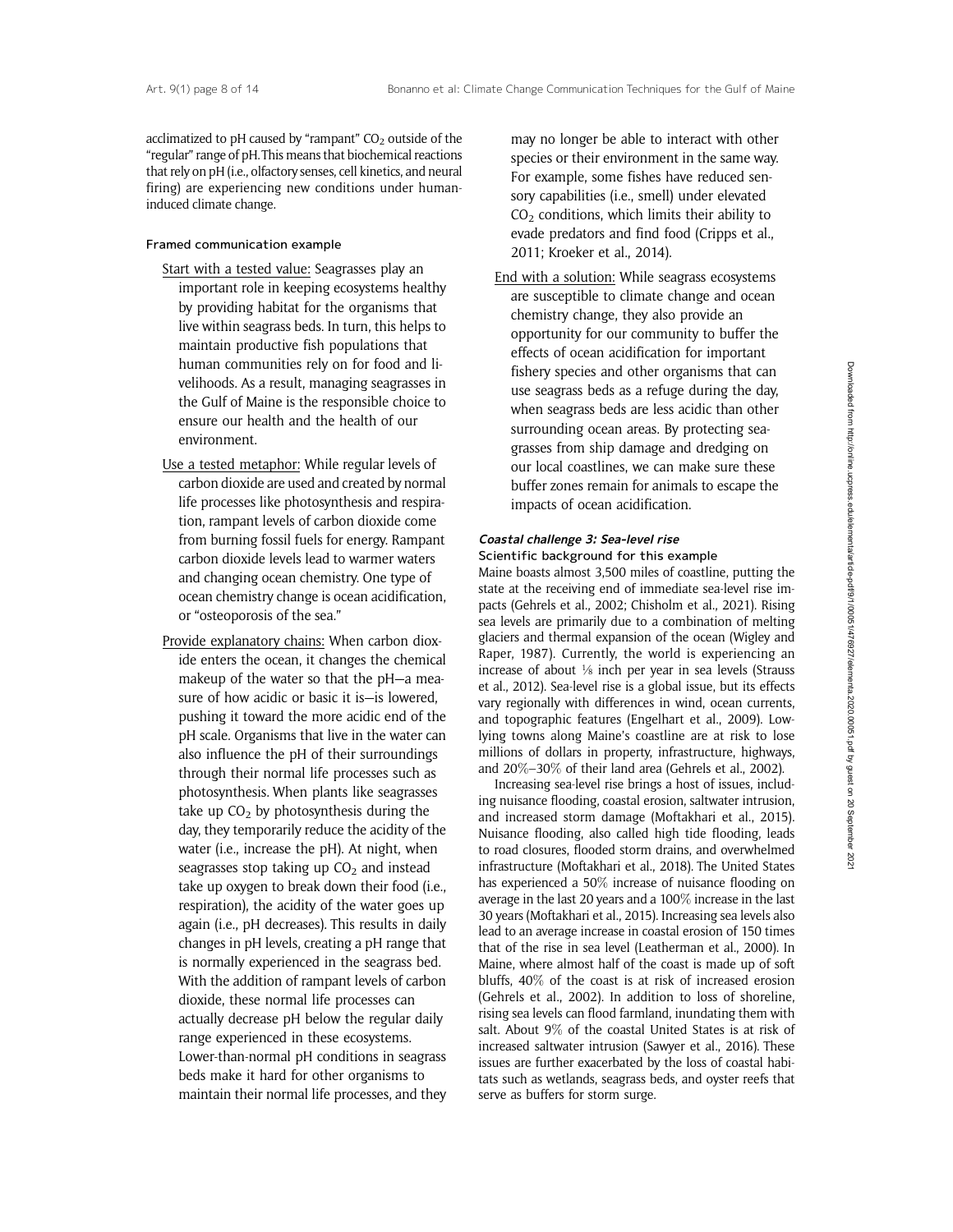#### Specific communication tools used in exampleframed communication

When discussing issues such as sea-level rise, it is important to focus on values and collective solutions. It is too easy to slide into discussions about individuals or personal property rights when discussing the impacts of sea-level rise. Rather, the conversations should focus on civic responsibility and draw on the public's view of Americans as problem solvers. Using the value Responsible Management for coastal areas, we can discuss our ability to work together to manage coastal resources before the problems get worse. Additionally, the value of Protection may be used here (see Table 1); we must protect and preserve the habitats and ecosystems we depend on to protect us from storm surge and saltwater intrusion. Protection also increases a sense of agency for the listener as protection means actively reducing or eliminating risks.

As sea-level rise is influenced by both melting land-ice and thermal expansion of the water, the Heat-Trapping Blanket and Climate's Heart metaphors are useful tools. As discussed above, these metaphors help your audience understand the mechanisms that drive sea-level rise. As the climate's heart, the ocean regulates the earth's climate by moving heat and moisture and stabilizes the earth's temperature by absorbing heat from the sun and transferring it to different parts of the climate system. This means the ocean absorbs much of the heat itself, which leads to thermal expansion of the water and sea-level rise, as well as increased extreme weather events and storm surge.

Finally, employing cultural models of our community members as problem solvers who can work together to protect one another through responsible management of our resources leads audiences toward productive, community solutions thinking. These solutions could include innovative changes to real-estate development and rezoning of high-risk areas, or the development of marine protected areas and increasing state or national park protections as buffer zones that can help offset the impacts of sea-level rise and help protect the people who live in coastal areas.

### Framed communication example

- Start with a tested value: By responsibly managing our coastal areas, we minimize the impacts of the climate changes we are experiencing today and will continue to experience in the future.
- Use a tested metaphor: Carbon dioxide emissions from the burning of fossil fuels (i.e., coal, oil, and natural gas) for energy and transportation are adding to the heattrapping blanket effect of the atmosphere.
- Provide explanatory chains: As more heat is trapped by the atmosphere, some of that heat is absorbed by the ocean. When water warms, it expands, which increases the space that

ocean water takes up. At the same time, warmer air temperatures melt ice on land; this meltwater then flows into the ocean, increasing the overall volume and thus the sea level. The ocean acts like the heart of the climate system, moving heat around the globe through currents. Because weather events like storms and hurricanes are influenced by the temperature of the ocean, as well as air and wind currents, changes to the ocean—climate's heart—affect the size and strength of these extreme events. Large storm surges on top of rising sea-level increase the risk of coastal flooding.

End with a solution: Maine has already demonstrated the capacity to minimize impacts of climate change by adopting policies to responsibly manage shared resources. One example is the Natural Resources Protection Act's Sand Dune Rules and shoreland zoning program. This program offers communities tools to identify areas vulnerable to sea-level rise and helps in decision making to protect their community from future harm. By planning for future sea-level rise, these communities are responsibly managing their resources and protecting future generations, roads, and other infrastructure along the coast of Maine.

#### **Conclusion**

The purpose of the Gulf of Maine 2050 Symposium was to build a vibrant, productive, and resilient community by clearly identifying what we know about three drivers of environmental change. The translation of critical, publicfacing environmental issues like these climate change drivers can be improved by using framing techniques. Here, we provide an alternative method to the information deficit model of communicating about divisive sociopolitical topics. The framing techniques demonstrated here have been shown to increase understanding of the mechanisms of climate change—which is critical for connecting appropriate solutions and increasing a sense of hope and motivation to act (Swim and Fraser, 2013). These methods are flexible; the order of framing elements and which ones are used can be altered to suit a particular topic or format. These are a set of tools, not a prescriptive formula, and mastery of effective climate communication strategies does require practice. Discussions with colleagues help to increase hope and confidence in communicators, which, in turn, leads to more discussions about climate change (Swim and Fraser, 2013). As a result, we recommend practicing framing elements with trusted family, friends, and peers and seeking iterative feedback from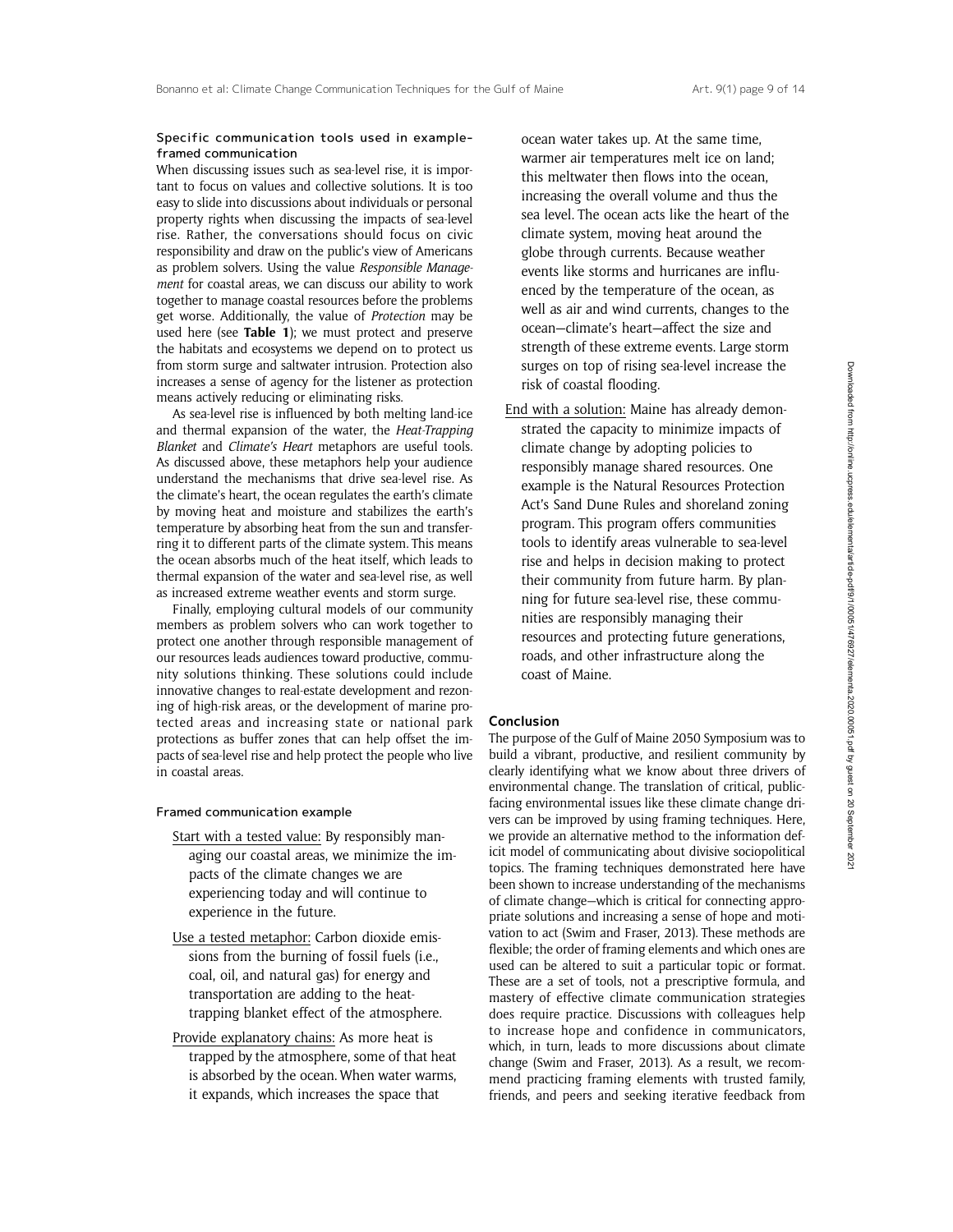listeners when working to develop effective and hopeful communication pieces about climate change.

In this piece, we focused on the transformative effect of climate communication on the listener. It is also critical to note that climate communicators and scientists can also experience severe stress from this emotionally draining, potentially hopeless feeling work (Fraser et al., 2013). Messaging with hope has been a critical component in the motivation of a network of informal science educators and scientists who routinely use these tools in their work. Finally, these tools scratch the surface of rich field of science communication and teaching (e.g., Morgan et al., 2002; Schunk, 2012; Fiske and Dupree, 2014), climate communication (e.g., Moser, 2016; Levine and Kline, 2017; Van der Linden et al., 2017), and framing practice (e.g., Kahneman and Tversky, 2013; Nabi et al., 2018). Additional resources on the set of tools described here and an online community of practice, where practitioners can ask and answer questions about these framing techniques, can be found at<www.nnocci.org>.

#### Data accessibility statement

No data were collected as part of this paper.

#### Acknowledgments

This article was contributed by a collective of scientists and educators from the National Network for Ocean and Climate Change Interpretation (NNOCCI). NNOCCI is a national network of informal science educators and climate scientists who work to change the national conversation on climate change to be more hopeful, civic-minded, and solutions-focused. NNOCCI uses research-based, tested communication techniques to clearly teach climate science, impacts, and solutions. We thank the members of the National Network for Ocean and Climate Change Interpretation for their support and in the practice of these principles. FrameWorks and Knology have been critical partners in developing and assessing the effects of these training programs.

#### Funding

The New England Aquarium and the Monterey Bay Aquarium supported this work through the administration of NNOCCI and NNOCCI's online platform, Climate Interpreter, respectively.

#### Competing interests

The authors have declared that no competing interests exist.

#### Author contributions

Contributed to conception and design: AB, ME, JAH, EM, SMN, NP, RLT.

Contributed to acquisition of data: N/A.

Contributed to analysis and interpretation of data: N/A. Drafted and/or revised the article: ME, JAH, EM, SMN, NP, RLT.

Approved the submitted version for publication: AB, ME, JAH, EM, SMN, NP, RLT.

#### References

- Bales, S, Sweetland, J, Volmert, A. 2015. How to talk about oceans and climate change. Washington, DC: Frameworks Institute.
- Ballew, MT, Leiserowitz, A, Roser-Renouf, C, Rosenthal, SA, Kotcher, JE, Marlon, JR, Lyon, E, Goldberg, MH., Maibach, EW. 2019. Climate change in the American mind: Data, tools, and trends. Environment Science and Policy for Sustainable Development 61: 4–18. DOI: [http://dx.doi.org/](http://dx.doi.org/10.1080/00139157.2019.1589300) [10.1080/00139157.2019.1589300](http://dx.doi.org/10.1080/00139157.2019.1589300).
- Belkin, I. 2009. Rapid warming of large marine ecosystems. Progress in Oceanography 81: 207–213. DOI: [http://dx.doi.org/10.1016/j.pocean.2009.04.011.](http://dx.doi.org/10.1016/j.pocean.2009.04.011)
- Bilandzic, H, Kalch, A, Soentgen, J. 2017. Effects of goal framing and emotions on perceived threat and willingness to sacrifice for climate change. Science Communication 39: 466–491.
- Borah, P. 2011. Conceptual issues in framing theory: A systematic examination of a decade's literature. Journal of Communication 61: 246-263.
- Brickman, D, Alexander, MA, Pershing, A, Scott, JD, Wang, Z. 2021. Projections of physical conditions in the Gulf of Maine in 2050. Elementa: Science of the Anthropocene 9. DOI: [http://dx.doi.org/10.1525/](http://dx.doi.org/10.1525/elementa.2020.20.00055) [elementa.2020.20.00055](http://dx.doi.org/10.1525/elementa.2020.20.00055)
- Bullock, OM, Colón Amill, D, Shulman, HC, Dixon, GN. 2019. Jargon as a barrier to effective science communication: Evidence from metacognition. Public Understanding of Science 28: 845–853.
- Bunten, A, Arvizu, S. 2013. Turning visitors into citizens: Using social science for civic engagement in informal science education centers. Journal of Medical Education 38: 260–272.
- Burkholder, J, Tomasko, D, Touchette, B. 2007. Seagrasses and eutrophication. Journal of Experimental Marine Biology and Ecology 350: 46-72. DOI: [http://dx.doi.org/10.1016/j.jembe.2007.06.024.](http://dx.doi.org/10.1016/j.jembe.2007.06.024)
- Burns, TW, O'Connor, DJ, Stocklmayer, SM. 2003. Science communication: A contemporary definition. Public Understanding of Science 12: 183-202.
- Carmi, N, Arnon, S, Orion, N. 2015. Transforming environmental knowledge into behavior: The mediating role of environmental emotions. The Journal of Environmental Education 46: 183–201.
- Chang, JH, Chen, Y, Holland, D, Grabowski, J. 2010. Estimating spatial distribution of American lobster Homarus americanus using habitat variables. Marine Ecology Progress Series 420: 145–156. DOI: [http://](http://dx.doi.org/10.3354/meps08849) [dx.doi.org/10.3354/meps08849](http://dx.doi.org/10.3354/meps08849).
- Chisholm, L, Talbot, T, Appleby, W, Tam, B, Rong, R. 2021. Projected changes to air temperature, sealevel rise, and storms for the Gulf of Maine region in 2050. Elementa: Science of the Anthropocene 9. DOI: [http://dx.doi.org/10.1525/elementa.2021.](http://dx.doi.org/10.1525/elementa.2021.00059) [00059](http://dx.doi.org/10.1525/elementa.2021.00059).
- Chong, D, Druckman, JN. 2007. Framing theory. Annual Review of Political Science 10: 103–126.
- Colarusso, P, Simpson, J, Novak, A, Ford, K, DiBona, P, Vella, P, Deane, J, Stanley, S. 2016. Blue carbon,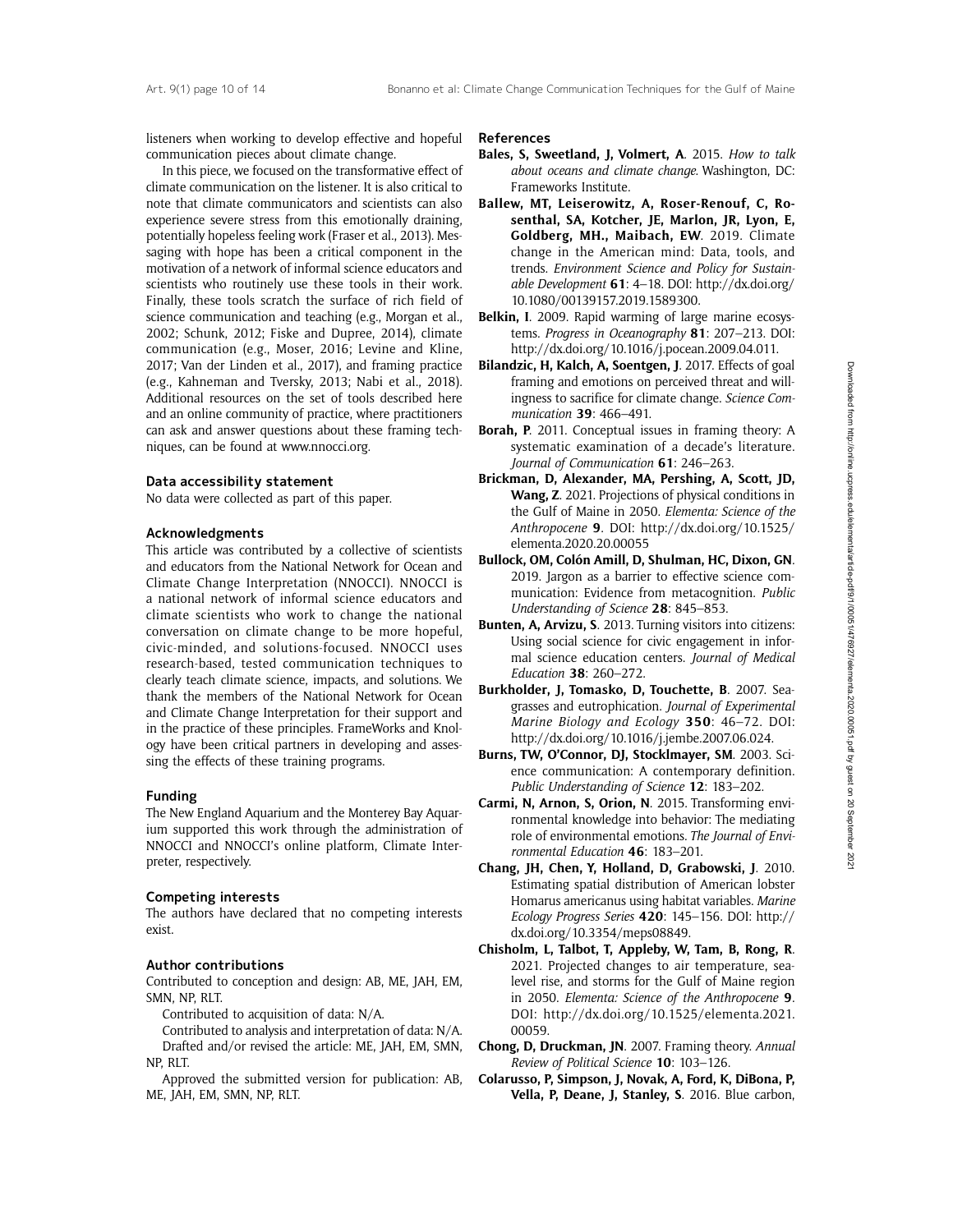green eelgrass: Estimating carbon storage in eelgrass in the Gulf of Maine. U.S. EPA Climate Ready Estuaries Program Technical Report. Available at https:// www.mass.gov/files/documents/2016/12/vb/bluecarbon-greeneelgrass-2015-final.pdf.

- Cripps, IL, Munday, PL, McCormick, MI. 2011. Ocean acidification affects prey detection by a predatory reef fish. PLoS One 6. DOI: [http://dx.doi.org/10.](http://dx.doi.org/10.1371/journal.pone.0022736) [1371/journal.pone.0022736.](http://dx.doi.org/10.1371/journal.pone.0022736)
- Denzau, AT, North, DC. 1994. Shared mental models: Ideologies and institutions. Kyklos 47: 3–31. DOI: [http://dx.doi.org/10.1111/j.1467-6435.1994.](http://dx.doi.org/10.1111/j.1467-6435.1994.tb02246.x) [tb02246.x.](http://dx.doi.org/10.1111/j.1467-6435.1994.tb02246.x)
- Eakin, H, Siqueiros-García, JM, Hernández-Aguilar, B, Shelton, R. Bojórquez-Tapia, LA. 2019. Mental models, meta-narratives, and solution pathways associated with socio-hydrological risk and response in Mexico City. Frontiers in Sustainable Cities 1: 4.
- Engelhart, SE, Horton, BP, Douglas, B.C, Peltier, WR, Tömqvist, TE. 2009. Spatial variability of late Holocene and 20th century sea-level rise along the Atlantic coast of the United States. Geology 37: 1115-1118.
- Fiske, ST, Dupree, C. 2014. Gaining trust as well as respect in communicating to motivated audiences about science topics. Proceedings of the National Academy of Sciences of the United States of America 111: 13593–13597. DOI: [http://dx.doi.org/10.](http://dx.doi.org/10.1073/pnas.1317505111) [1073/pnas.1317505111.](http://dx.doi.org/10.1073/pnas.1317505111)
- Fraser, J, Pantesco, V, Plemons, K, Gupta, R, Rank, SJ. 2013. Sustaining the conservationist. Ecopsychology 5: 70–79. DOI: [http://dx.doi.org/10.1089/eco.](http://dx.doi.org/10.1089/eco.2012.0076) [2012.0076](http://dx.doi.org/10.1089/eco.2012.0076).
- Gaines, SD, Costello, C, Owashi, B, Mangin, T, Bone, J, Molinos, JG., Burden, M, Dennis, H, Halpern, B, Kappel, CV. 2018. Improved fisheries management could offset many negative effects of climate change. Science Advances 4: eaao1378. DOI: [http://dx.doi.org/10.1126/sciadv.aao1378.](http://dx.doi.org/10.1126/sciadv.aao1378)
- Gehrels, WR, Belknap, DF, Black, S, Newnham, RM. 2002. Rapid sea-level rise in the Gulf of Maine, USA, since AD 1800. The Holocene 12: 383–389. DOI: <http://dx.doi.org/10.1191/0959683602hl555ft>.
- Geiger, N, Swim, JK, Fraser, J. 2017. Creating a climate for change: Interventions, efficacy and public discussion about climate change. Journal of Environmental Psychology 51: 104–116. DOI: [http://dx.doi.org/10.](http://dx.doi.org/10.1016/j.jenvp.2017.03.010) [1016/j.jenvp.2017.03.010.](http://dx.doi.org/10.1016/j.jenvp.2017.03.010)
- Gentner, D, Jeziorski, M. 1993. The shift from metaphor to analogy in Western science. 447–480. DOI: [http://dx.doi.org/10.1017/CBO97811391738](http://dx.doi.org/10.1017/CBO9781139173865.022) [65.0221](http://dx.doi.org/10.1017/CBO9781139173865.022)
- Gifford, R, Comeau, LA. 2011. Message framing influences perceived climate change competence, engagement, and behavioral intentions. Global Environmental Change 21: 1301–1307. DOI: [http://dx.](http://dx.doi.org/10.1016/j.gloenvcha.2011.06.004) [doi.org/10.1016/j.gloenvcha.2011.06.004](http://dx.doi.org/10.1016/j.gloenvcha.2011.06.004).
- Giles, TD. 2017. Motives for metaphor in scientific and technical communication. Routledge.
- Gillooly, J, Charnov, E, West, G, Savage, V, Brown, J. 2002. Effects of size and temperature on

developmental time. Nature 417: 70–73. DOI: [http://dx.doi.org/10.1038/417070a.](http://dx.doi.org/10.1038/417070a)

- Glenn, RP, Pugh, TL. 2006. Epizootic shell disease in American lobster (Homarus americanus) in Massachusetts coastal waters: Interactions of temperature, maturity, and intermolt duration. Journal of Crustacean Biology 26: 639–645. DOI: [http://dx.doi.org/](http://dx.doi.org/10.1651/S-2754.1) [10.1651/S-2754.1.](http://dx.doi.org/10.1651/S-2754.1)
- Goode, AG, Brady, DC, Steneck, RS, Wahle, RA. 2019. The brighter side of climate change: How local oceanography amplified a lobster boom in the Gulf of Maine. Global Change Biology 25: 3906–3917. DOI:<http://dx.doi.org/10.1111/gcb.14778>.
- Heck, K, Carmthers, T, Duarte, C, Hughes, AR, Kendrick, G, Orth, R, Williams, S. 2008. Trophic transfers from seagrass meadows subsidize diverse marine and terrestrial consumers. Ecosystems 11: 1198–1210. DOI: [http://dx.doi.org/10.1007/](http://dx.doi.org/10.1007/sl0021-008-915) [sl0021-008-915](http://dx.doi.org/10.1007/sl0021-008-915).
- Hendriks, IE, Olsen, YS, Ramajo, L, Basso, L, Moore, T, Howard, J, Duarte, C. 2014. Photosynthetic activity buffers ocean acidification in seagrass meadows. Biogeosciences 11: 333–346. DOI: [http://dx.doi.](http://dx.doi.org/10.5194/bg-11-333-2014) [org/10.5194/bg-11-333-2014](http://dx.doi.org/10.5194/bg-11-333-2014).
- Kahneman, D, Tversky, A. 2013. Choices, values, and frames, in MacLean, LC ed., Handbook of the fundamentals of financial decision making: Part I. Hackensack, NJ: World Scientific Publishing Co.: 269–278.
- Koopman, HN, Westgate, AJ, Siders, ZA. 2015. Declining fecundity and factors affecting embryo quality in the American lobster (Homarus americanus) from the Bay of Fundy. Canadian Journal of Fisheries and Aquatic Sciences 72: 352–363. DOI: [http://dx.doi.](http://dx.doi.org/10.1139/cjfas-2014-0277) [org/10.1139/cjfas-2014-0277.](http://dx.doi.org/10.1139/cjfas-2014-0277)
- Kroeker, KJ, Sanford, E, Jellison, BM, Gaylord, B. 2014. Predicting the effects of ocean acidification on predator-prey interactions: A conceptual framework based on coastal molluscs. The Biological Bulletin 226: 211–222. DOI: [http://dx.doi.org/10.1086/](http://dx.doi.org/10.1086/BBLv226n3p211) [BBLv226n3p211.](http://dx.doi.org/10.1086/BBLv226n3p211)
- Kronenfeld, DB. 2018. Cultural models. The International Encyclopedia of Anthropology 1–8. DOI: [http://dx.](http://dx.doi.org/10.1002/9781118924396.wbiea1567) [doi.org/10.1002/9781118924396.wbiea1567.](http://dx.doi.org/10.1002/9781118924396.wbiea1567)
- Kuhn, TS. 1979. Metaphor in science. Metaphor Thought 2: 533–542.
- Lakoff, G. 2006. Thinking points: Communicating our American values and vision. New York, NY: Macmillan.
- Lakoff, G. 2014. The all new don't think of an elephant! Know your values and frame the debate. White River Junction, VT: Chelsea Green Publishing.
- Lakoff, G, Johnson, M. 2008. Metaphors we live by. Chicago, IL: University of Chicago Press.
- Leatherman, SP, Zhang, K, Douglas, BC. 2000. Sea level rise shown to drive coastal erosion. Transactions of the American Geophysical Union 81: 55–57.
- Le Bris, A, Mills, KE, Wahle, RA, Chen, Y, Alexander, MA, Allyn, AJ, Pershing, J. 2018. Climate vulnerability and resilience in the most valuable North American fishery. Proceedings of the National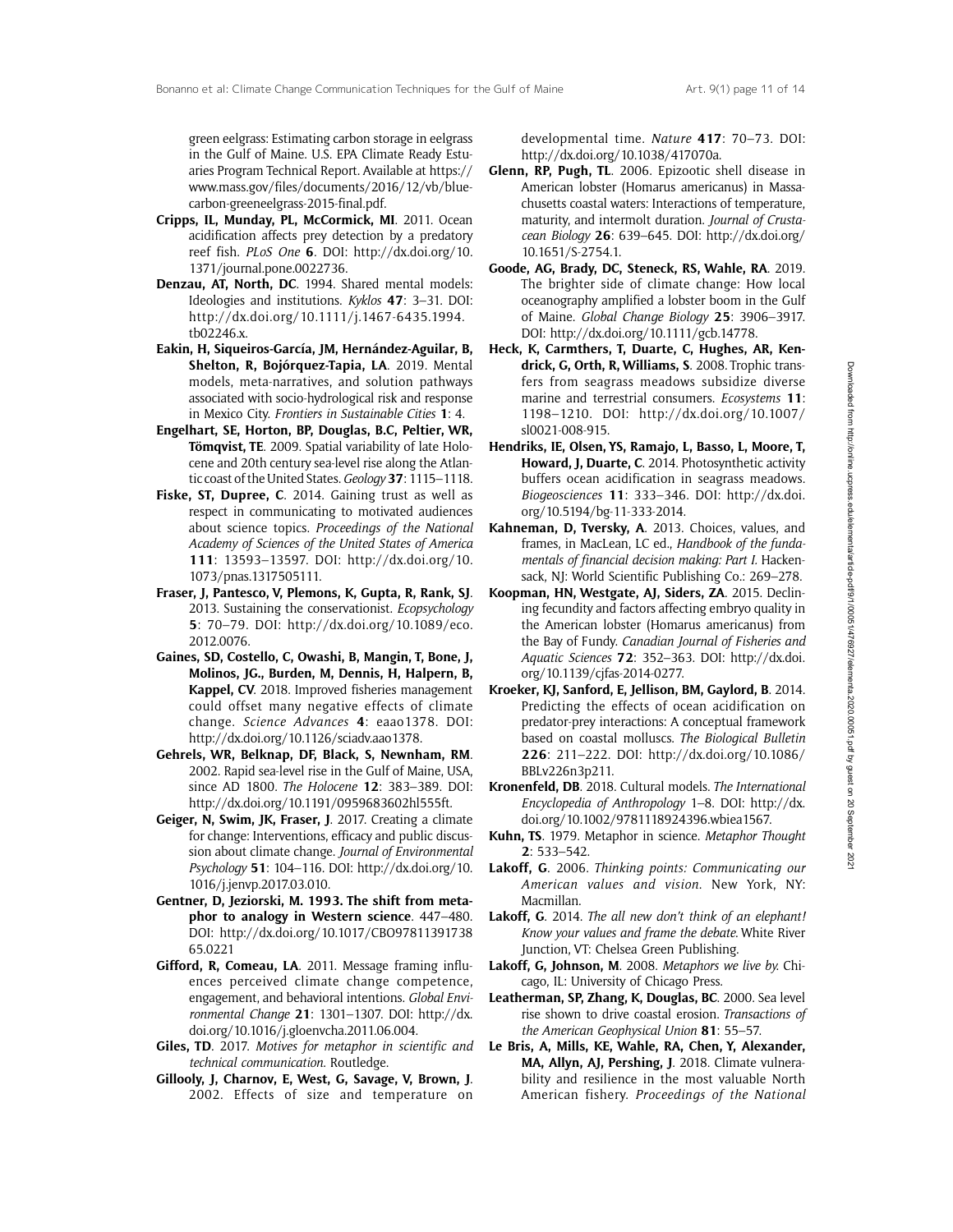Academy of Sciences of the United States of America 115: 1831–1836. DOI: [http://dx.doi.org/10.1073/](http://dx.doi.org/10.1073/pnas.1711122115) [pnas.1711122115.](http://dx.doi.org/10.1073/pnas.1711122115)

- Leombruni, LV. 2015. How you talk about climate change matters: A communication network perspective on epistemic skepticism and belief strength. Global Environmental Change 35: 148–161. DOI: [.http://](http://dx.doi.org/10.1016/j.gloenvcha.2015.08.006) [dx.doi.org/10.1016/j.gloenvcha.2015.08.006.](http://dx.doi.org/10.1016/j.gloenvcha.2015.08.006)
- Levine, AS, Kline, R. 2017. A new approach for evaluating climate change communication. Climatic Change 142: 301–309. DOI: [http://dx.doi.org/10.1007/](http://dx.doi.org/10.1007/s10584-017-1952-x) [s10584-017-1952-x](http://dx.doi.org/10.1007/s10584-017-1952-x).
- Li, D, Zhao, L, Ma, S, Shao, S, Zhang, L. 2019. What influences an individual's pro-environmental behavior? A literature review. Resources, Conservation & Recycling 146: 28–34.
- Lubell, M. 2002. Environmental activism as collective action. Environment and Behavior 34: 431–454.
- Maddux, JE, Rogers, RW. 1983. Protection motivation and self-efficacy: A revised theory of fear appeals and attitude change. Journal of Experimental Social Psychology 19: 469–479. DOI: [http://dx.doi.org/10.](http://dx.doi.org/10.1016/0022-1031(83)90023-9) [1016/0022-1031\(83\)90023-9](http://dx.doi.org/10.1016/0022-1031(83)90023-9).
- Manning, C.M, Amel, EL, Scott, BA, Forsman, J. 2009. Framing climate change solutions: Get the numbers right. International Journal of Climate Change Strategies and Management 1: 326-339
- Manuel, T, Davey, L. 2009. Strategic Frame Analysis: Providing the "evidence" for evidence-based communications. New Directions for Youth Development 2009: 29–38. DOI: [http://dx.doi.org/10.1002/yd.](http://dx.doi.org/10.1002/yd.322) [322.](http://dx.doi.org/10.1002/yd.322)
- McClenachan, L, Scyphers, S, Grabowski, JH. 2020. Views from the dock: Warming waters, adaptation, and the future of Maine's lobster fishery. Ambio 49: 144–155. DOI: [http://dx.doi.org/10.1007/s13280-](http://dx.doi.org/10.1007/s13280-019-01156-3) [019-01156-3.](http://dx.doi.org/10.1007/s13280-019-01156-3)
- McEvoy, D, Fünfgeld, H, Bosomworth, K. 2013. Resilience and climate change adaptation: The importance of framing. Planning Practice and Research 28: 280–293. DOI: [http://dx.doi.org/10.1080/](http://dx.doi.org/10.1080/02697459.2013.787710) [02697459.2013.787710](http://dx.doi.org/10.1080/02697459.2013.787710).
- McLeese, DW. 1956. Effects of temperature, salinity and oxygen on the survival of the American lobster. Journal of the Fisheries Research Board of Canada 13: 247–272. DOI: [http://dx.doi.org/10.](http://dx.doi.org/10.1139/f56-016) [1139/f56-016.](http://dx.doi.org/10.1139/f56-016)
- Miller, CA. 2000. The dynamics of framing environmental values and policy: Four models of societal processes. Environmental Values 9: 211–233.
- Moftakhari, HR, AghaKouchak, A, Sanders, BF, Allaire, M, Matthew, RA. 2018. What is nuisance flooding? Defining and monitoring an emerging challenge. Water Resources Research 54: 4218– 4227. DOI: [http://dx.doi.org/10.1029/2018WR](http://dx.doi.org/10.1029/2018WR022828) [022828.](http://dx.doi.org/10.1029/2018WR022828)
- Moftakhari, HR, AghaKouchak, A, Sanders, BF., Feldman, DL, Sweet, W, Matthew, RA, Luke, A. 2015. Increased nuisance flooding along the coasts of the United States due to sea level rise: Past and future.

Geophysical Research Letters 42: 9846–9852. DOI: <http://dx.doi.org/10.1002/2015GL066072>.

- Morgan, MG, Fischhoff, B, Bostrom, A, Atman, CJ. 2002. Risk communication: A mental models approach. Cambridge, UK: Cambridge University **Press**
- Morton, TA, Rabinovich, A, Marshall, D, Bretschneider, P. 2011. The future that may (or may not) come: How framing changes responses to uncertainty in climate change communications. Global Environmental Change 21: 103–109.
- Moser, SC. 2016. Reflections on climate change communication research and practice in the second decade of the 21st century: What more is there to say? Wiley Interdisciplinary Reviews: Climate Change 7: 345– 369. DOI: [http://dx.doi.org/10.1002/wcc.403.](http://dx.doi.org/10.1002/wcc.403)
- Nabi, RL., Gustafson, A, Jensen, R. 2018. Framing climate change: Exploring the role of emotion in generating advocacy behavior. Science Communication 40: 442–468. DOI: [http://dx.doi.org/10.1177/](http://dx.doi.org/10.1177/1075547018776019) [1075547018776019](http://dx.doi.org/10.1177/1075547018776019).
- Nisbet, MC. 2009. Framing science: A new paradigm in public engagement. Understanding Science: New Agendas in Science Communication 40: 67.
- NOAA Fisheries Office of Science and Technology. 2020. Commercial Landings Query. Available at https://www.fisheries.noaa.gov/foss.
- O'Neill, S, Nicholson-Cole, S. 2009. "Fear won't do it" promoting positive engagement with climate change through visual and iconic representations. Science Communication 30: 355-379. DOI: [http://](http://dx.doi.org/10.1177/1075547008329201) [dx.doi.org/10.1177/1075547008329201.](http://dx.doi.org/10.1177/1075547008329201)
- Oreskes, N. 2004. The scientific consensus on climate change. Science 306: 1686–1686. DOI: [http://dx.](http://dx.doi.org/10.1126/science.1103618) [doi.org/10.1126/science.1103618](http://dx.doi.org/10.1126/science.1103618).
- Owens, S, Driffill, L. 2008. How to change attitudes and behaviours in the context of energy. Energy Policy 36: 4412–4418.
- Pacella, SR, Brown, CA, Waldbusser, GG, Labiosa, RG, Hales, B. 2018. Seagrass habitat metabolism increases short-term extremes and long-term offset of CO2 under future ocean acidification. Proceedings of the National Academy of Sciences of the United States of America 115: 3870–3875. DOI: [http://](http://dx.doi.org/10.1073/pnas.1703445115) [dx.doi.org/10.1073/pnas.1703445115](http://dx.doi.org/10.1073/pnas.1703445115).
- Pershing, AJ, Alexander, MA, Hernandez, CM, Kerr, LA, Le Bris, A, Mills, KE, Nye, JA, Record, NR, Scannell, HA, Scott, JD. 2015. Slow adaptation in the face of rapid warming leads to collapse of the Gulf of Maine cod fishery. Science 350: 809-812. DOI: [.http://dx.doi.org/10.1126/science.aac9819](http://dx.doi.org/10.1126/science.aac9819).
- Price, V, Tewksbury, D, Powers, E. 1997. Switching trains of thought: The impact of news frames on readers' cognitive responses. Communication Research 24: 481–506.
- Raad, B. 1989. Modern trends in scientific terminology: Morphology and metaphor. American Speech 64: 128–136. DOI:<http://dx.doi.org/10.2307/455039>.
- Ranney, MA., Clark, D. 2016. Climate change conceptual change: Scientific information can transform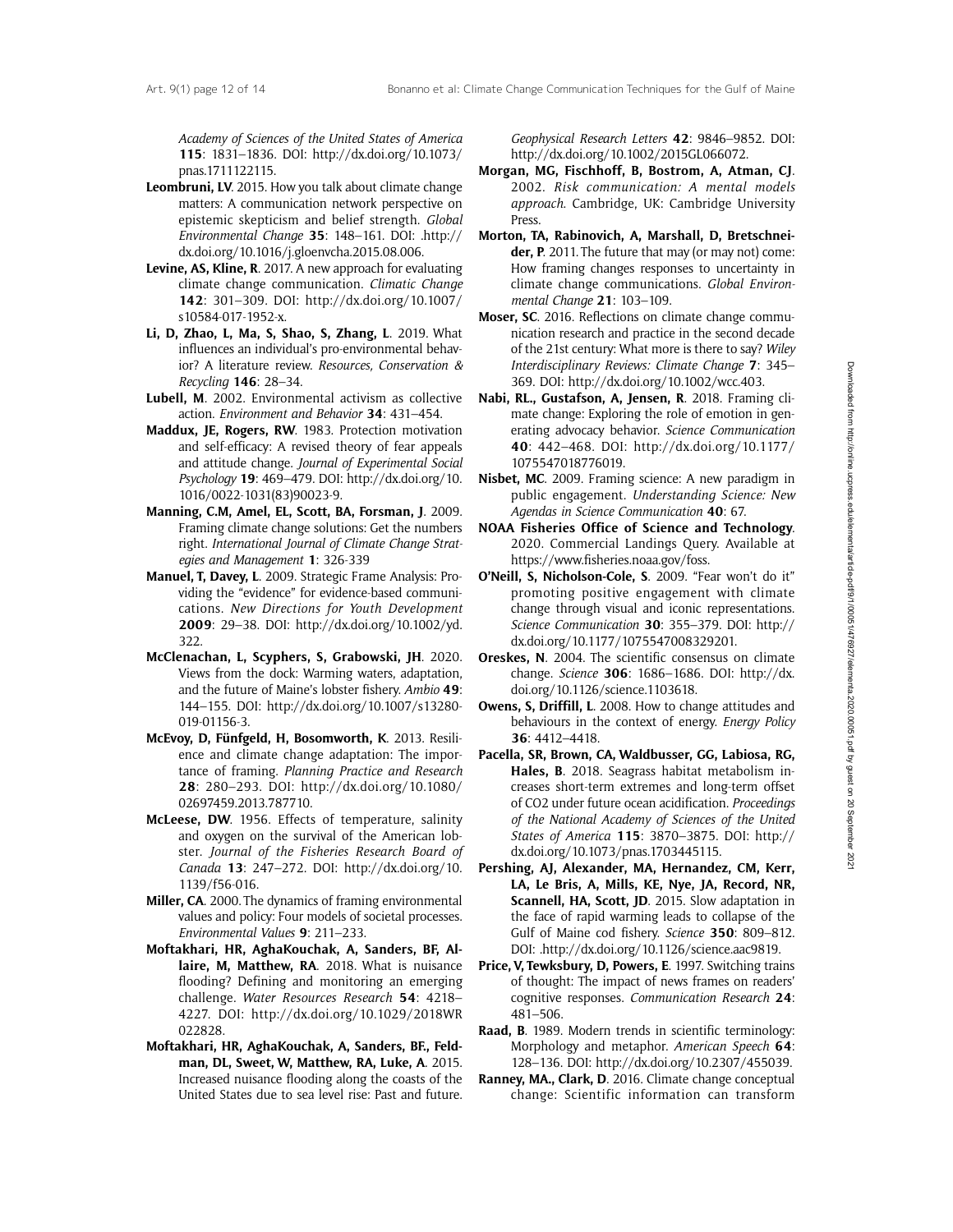attitudes. Top Cognitive Science Courses 8: 49–75. DOI: [http://dx.doi.org/10.1111/tops.12187.](http://dx.doi.org/10.1111/tops.12187)

- Roman, CT, Jaworski, N, Short, FT, Findlay, S,Warren, R. S. 2000. Estuaries of the northeastern United States: Habitat and land use signatures. Estuaries 23: 743–764. DOI: [http://dx.doi.org/10.2307/](http://dx.doi.org/10.2307/1352997) [1352997.](http://dx.doi.org/10.2307/1352997)
- Saba, VS, Griffies, SM, Anderson, WG, Winton, M, Alexander, MA, Delworth, TL, Hare, JA, Harrison, MJ, Rosati, A, Vecchi, GA. 2016. Enhanced warming of the Northwest Atlantic Ocean under climate change. Journal of Geophysical Research: Oceans 121: 118–132. DOI: [http://dx.doi.org/10.](http://dx.doi.org/10.1002/2015JC011346) [1002/2015JC011346](http://dx.doi.org/10.1002/2015JC011346).
- Saderne, V, Fietzek, P, Aßmann, S, Körtzinger, A, Hiebenthal, C. 2015. Seagrass beds as ocean acidification refuges for mussels? High resolution measurements of pCO2 and O2 in a Zostera marina and Mytilus edulis mosaic habitat. Biogeosciences Discuss 12: 11423–11461. DOI: [http://dx.doi.org/](http://dx.doi.org/10.5194/bgd-12-11423-2015) [10.5194/bgd-12-11423-2015.](http://dx.doi.org/10.5194/bgd-12-11423-2015)
- Sawyer, AH., David, CH., Famiglietti, JS. 2016. Continental patterns of submarine groundwater discharge reveal coastal vulnerabilities. Science 353: 705–707. DOI: [http://dx.doi.org/10.1126/science.aag1058.](http://dx.doi.org/10.1126/science.aag1058)
- Schunk, DH. 2012. Learning theories an educational perspective. 6th ed. Hoboken, NJ: Pearson.
- Shaw, RM, Howe, J, Beazer, J, Carr, T. 2019. Ethics and positionality in qualitative research with vulnerable and marginal groups. Qualitative Research 20: 277– 293. DOI: [http://dx.doi.org/10.1177/1468794119](http://dx.doi.org/10.1177/1468794119841839) [841839](http://dx.doi.org/10.1177/1468794119841839).
- Shelton, AO., Francis, TB., Feist, BE, Williams, GD, Lindquist, A, Levin, PS. 2017. Forty years of seagrass population stability and resilience in an urbanizing estuary. Journal of Ecology 105: 458– 470. DOI: [http://dx.doi.org/10.1111/1365-2745.](http://dx.doi.org/10.1111/1365-2745.12682) [12682.](http://dx.doi.org/10.1111/1365-2745.12682)
- Shome, D, Marx, S, Appelt, K, Arora, P, Balstad, R, Broad, K, Freedman, A, Handgraaf, M, Hardisty, D, Krantz, D. 2009. The psychology of climate change communication: A guide for scientists, journalists, educators, political aides, and the interested public. New York, NY: Center for Research on Environmental Decisions.
- Siedlecki, S, Salisbury, J, Gledhill, D, Bastidas, C, Meseck, S, McGarry, K, Hunt, C, Alexander, M, Lavoie, D, Wang, Z, Scott, J, Brady, D, Mlsna, I, Azetsu-Scott, K, Liberti, C, Melrose, D, White, M, Pershing, A, Vandemark, D, Townsend, D, Chen, C, Mook, W, Morrison, R. 2021. Projecting ocean acidification impacts for the Gulf of Maine to 2050: New tools and expectations. Elementa: Science of the Anthropocene 9. DOI: [http://dx.doi.org/10.](http://dx.doi.org/10.1525/elementa.2020.00062) [1525/elementa.2020.00062](http://dx.doi.org/10.1525/elementa.2020.00062).
- Simon, A, Volmert, A, Bunten, A, Kendall-Taylor, N. 2014. The value of explanation: Using values and causal explanations to reframe climate and ocean change. Washington, DC: Frameworks Institute.
- Sterman, JD. 2008. Risk communication on climate: Mental models and mass balance. Science 322: 532-533.
- Strauss, B, Tebaldi, C, Ziemlinski, R. 2012. Sea level rise, storms & global warming's threat to the US coast. Princeton, NJ: Climate Central.
- Suldovsky, B. 2017. The information deficit model and climate change communication, in Oxford research encyclopedia of climate science. Available at https:// oxfordre.com/climatescience/.
- Swim, JK, Fraser, J. 2013. Fostering hope in climate change educators. Journal of Medical Education 38: 286–297. DOI: [http://dx.doi.org/10.1080/](http://dx.doi.org/10.1080/10598650.2013.11510781) [10598650.2013.11510781.](http://dx.doi.org/10.1080/10598650.2013.11510781)
- Swim, JK, Fraser, J. Geiger, N. 2014. Teaching the choir to sing: Use of social science information to promote public discourse on climate change. Journal of Land Use & Environmental Law 30: 91– 117.
- Swim, JK., Geiger, N. 2017. From alarmed to dismissive of climate change: A single item assessment of individual differences in concern and issue involvement. Environmental Communication 11: 568–586. DOI: [http://dx.doi.org/10.1080/17524032.2017.](http://dx.doi.org/10.1080/17524032.2017.1308409) [1308409](http://dx.doi.org/10.1080/17524032.2017.1308409).
- Swim, JK, Geiger, N, Fraser, J, Pletcher, N. 2017. Climate change education at nature-based museums. Curator: The Museum Journal  $60$ : 101-119. DOI: [http://](http://dx.doi.org/10.1111/cura.12187) [dx.doi.org/10.1111/cura.12187.](http://dx.doi.org/10.1111/cura.12187)
- Swim, JK, Geiger, N, Sweetland, J, Fraser, J. 2018. Social construction of scientifically grounded climate change discussions, in Psychology and climate change. Cambridge, MA: Elsevier: 65–93.
- Taboada, F, Anadón, R. 2012. Patterns of change in sea surface temperature in the North Atlantic during the last three decades: Beyond mean trends. Climatic Change 115: 419–431. DOI: [http://dx.doi.](http://dx.doi.org/10.1007/s10584-012-0485-6) [org/10.1007/s10584-012-0485-6.](http://dx.doi.org/10.1007/s10584-012-0485-6)
- Taylor, C, Dewsbury, BM. 2018. On the problem and promise of metaphor use in science and science communication. Journal of Microbiology & Biology Education 19. DOI: [http://dx.doi.org/10.1128/](http://dx.doi.org/10.1128/jmbe.v19i1.1538) [jmbe.v19i1.1538](http://dx.doi.org/10.1128/jmbe.v19i1.1538).
- Van der Linden, S, Leiserowitz, A, Rosenthal, S, Maibach, E. 2017. Inoculating the public against misinformation about climate change. Global Challenges 1. DOI: [http://dx.doi.org/10.1002/](http://dx.doi.org/10.1002/gch2.201600008) [gch2.201600008](http://dx.doi.org/10.1002/gch2.201600008).
- Volmert, A, Baran, M, Kendall-Taylor, N, Lindland, E, Arvizu, S, Bunten, A. 2013. "Just the Earth doing its own thing": Mapping the gaps between expert and public understandings of oceans and climate change. Washington, DC: Frameworks Institute.
- Waldbusser, GG, Salisbury, JE. 2014. Ocean acidification in the coastal zone from an organism's perspective: Multiple system parameters, frequency domains, and habitats. Annual Review of Marine Science 6: 221–247. DOI: [http://dx.doi.org/annurev-marine-](http://dx.doi.org/annurev-marine-121211-172238)[121211-172238.](http://dx.doi.org/annurev-marine-121211-172238)
- Weber, EU., Stern, PC. 2011. Public understanding of climate change in the United States. American